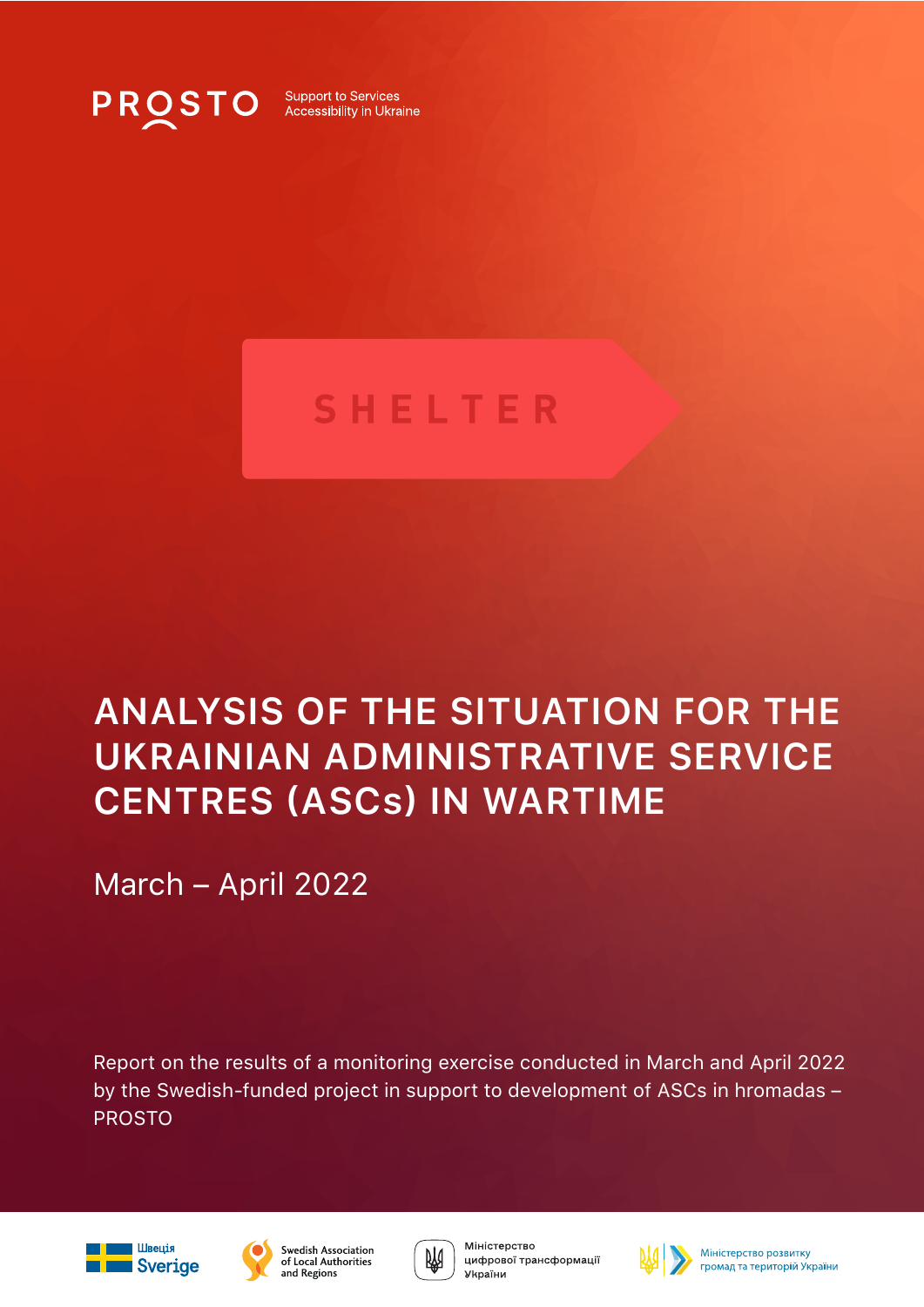Project PROSTO "Support to Services Accessibility in Ukraine" works to improve the capacity of local self-governments to deliver qualitative services to the residents of hromadas. The Project is funded by the Government of Sweden.

The content of this publication does not necessarily reflect the views of the donors.



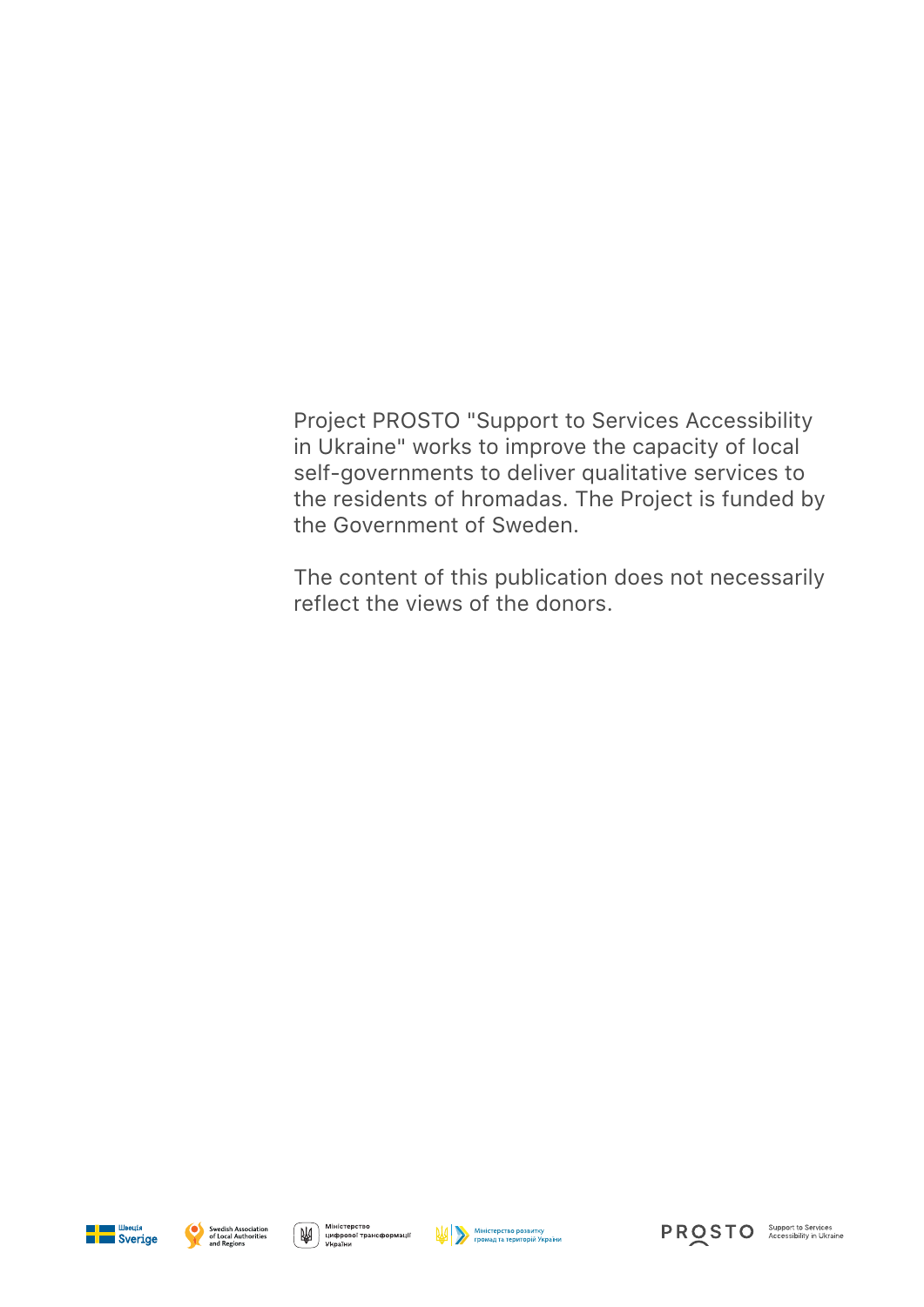# **List of Content**

|    | How do the ASCs manage to provide services under war conditions and martial law?  13 |  |  |  |  |
|----|--------------------------------------------------------------------------------------|--|--|--|--|
|    |                                                                                      |  |  |  |  |
|    |                                                                                      |  |  |  |  |
| 1. |                                                                                      |  |  |  |  |
| 2. |                                                                                      |  |  |  |  |
| 3. |                                                                                      |  |  |  |  |
| 4. |                                                                                      |  |  |  |  |
| 5. |                                                                                      |  |  |  |  |
| 6. |                                                                                      |  |  |  |  |
| 7. |                                                                                      |  |  |  |  |
|    |                                                                                      |  |  |  |  |
|    |                                                                                      |  |  |  |  |
|    |                                                                                      |  |  |  |  |
|    |                                                                                      |  |  |  |  |
|    |                                                                                      |  |  |  |  |
|    |                                                                                      |  |  |  |  |
|    |                                                                                      |  |  |  |  |

 $\alpha$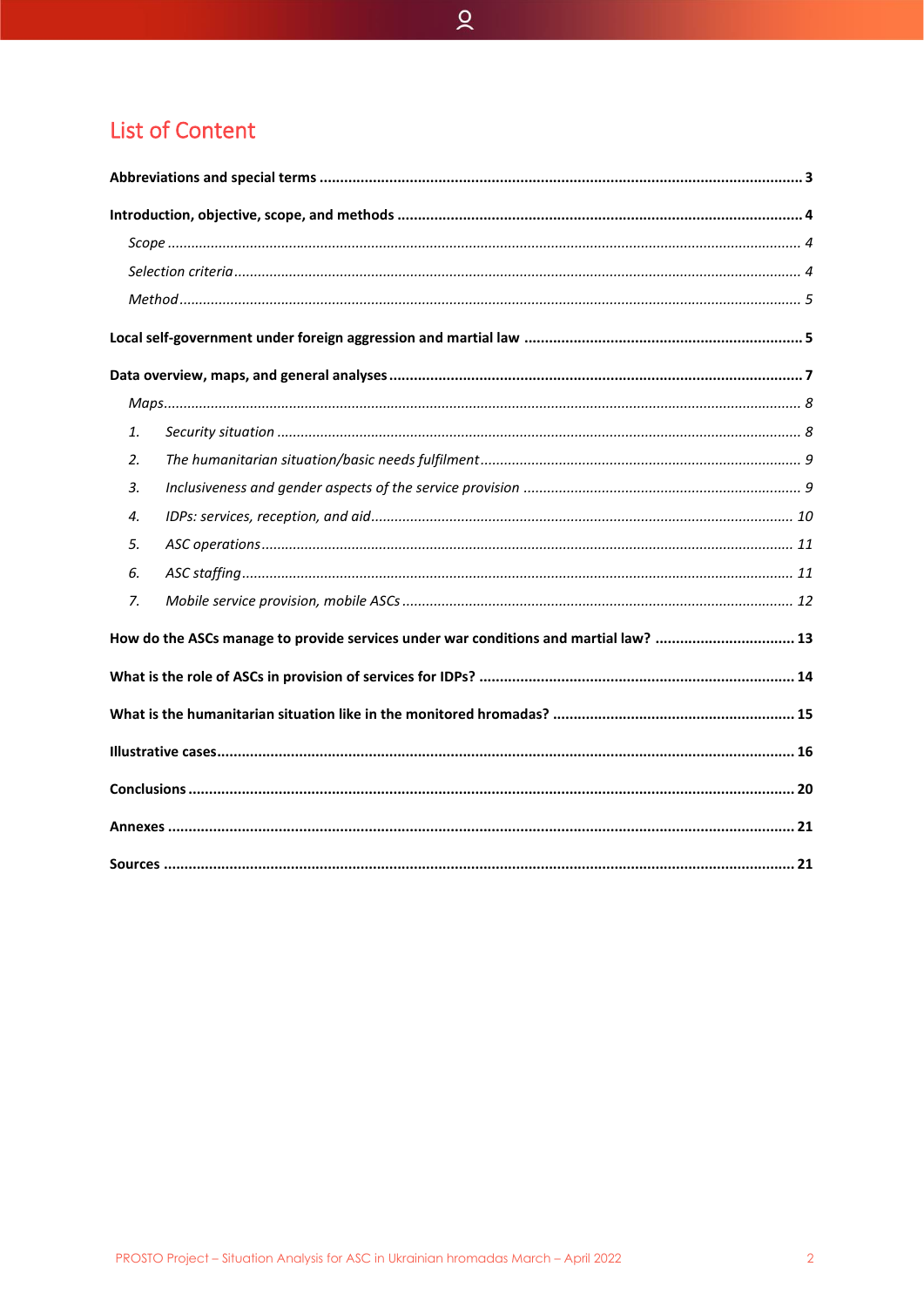# <span id="page-3-0"></span>Abbreviations and special terms

| ASC          | Administrative Service Centre                                                                                                                                                                                                                                                                                  |
|--------------|----------------------------------------------------------------------------------------------------------------------------------------------------------------------------------------------------------------------------------------------------------------------------------------------------------------|
| hromada      | Local self-government/community                                                                                                                                                                                                                                                                                |
| IDP          | Internally Displaced Person                                                                                                                                                                                                                                                                                    |
| <b>IOM</b>   | International Organisation for Migration (United Nations)                                                                                                                                                                                                                                                      |
| <b>OCHA</b>  | The United Nations Office for Coordination of Humanitarian Affairs                                                                                                                                                                                                                                             |
| <b>SALAR</b> | Swedish Association of Local Authorities and Regions                                                                                                                                                                                                                                                           |
| starosta     | A community "elder", who is the local council's representative in a village or<br>settlement or similar territory that is subordinated the local council of a hromada.<br>The starosta can be authorised to make decisions, provide services, or keep<br>registers on the level of his or her local territory. |

 $\alpha$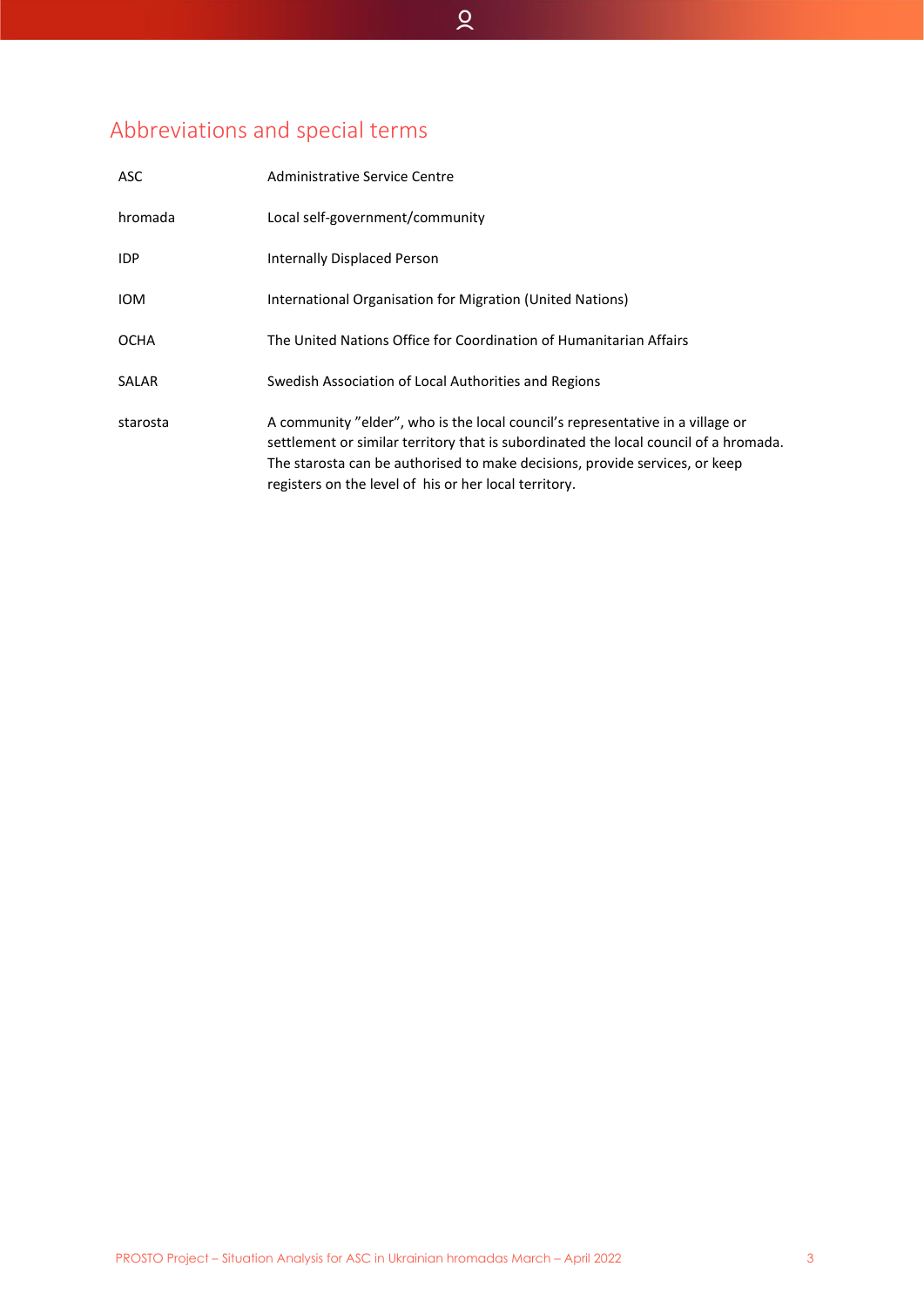## <span id="page-4-0"></span>Introduction, objective, scope, and methods

This report summarises the monitoring of the preconditions for ASCs to provide administrative service for the residents of Ukrainian hromadas during the Russian invasion of Ukraine. The widespread military activities have put immense pressure on Ukraine, its government and government structures, its local communities, and its population. The humanitarian situation in the country varies largely and so do the conditions for service provision. Some local communities and cities are temporarily occupied by the Russian invaders, some are located on the frontline and directly affected by combats, whereas a majority of the Ukrainian communities is behind the frontline with preserved infrastructure but must attend to the many people fleeing for protection in the calmer parts of the country.

ହ

Since the 24 February, almost 13 million Ukrainians have had to flee their homes. Close to 5 million have fled the country as refugees and the number of Internally Displaced Persons (IDPs) in Ukraine was in mid-April estimated to 7.7 million and keeps increasing according to the International Organisation for Migration (IOM). [1]

The monitoring was conducted in two waves, in March and April 2022 by PROSTO, a project in support to development of ASCs in Ukrainian hromadas, funded by the Swedish government through the Swedish agency for international development cooperation, Sida and implemented by the Swedish Association of Local Authorities and Regions through its subsidiary SKL International.

The objective for the monitoring is to understand the current rapidly changing situation for ASCs and adapt the project's activities accordingly. The monitoring primarily focuses on the ASCs' conditions to provide services in general and to IDPs in particular, including monitoring of the humanitarian situation in the community (hromada) as a whole and the role assigned to the ASCs in times of the current Russian invasion.

#### <span id="page-4-1"></span>Scope

The monitoring included 140 hromadas in 23 of Ukraine's 24 oblasts. It was possible to interview 122 of the selected 140. Only geographical and demographical data were collected about the remaining 23 hromadas that could not be reached.

As a comparison - before the Russian invasion started, 1 030 Ukrainian hromadas had established an ASC (which equals approximately 72 % of all hromadas in Ukraine) [2]. This monitoring exercise has thus covered 14 % of all hromadas with an ASC. It does not claim to statistically reflect the situation in all Ukrainian ASCs in hromadas but aims to provide an informed analysis of how ASCs cope in wartime, what effects their ability to function and what their main challenges are.

#### <span id="page-4-2"></span>Selection criteria

The selection of hromadas for this monitoring was primarily based on previous acquaintance. Many of the team's experts have previously worked for the U-LEAD with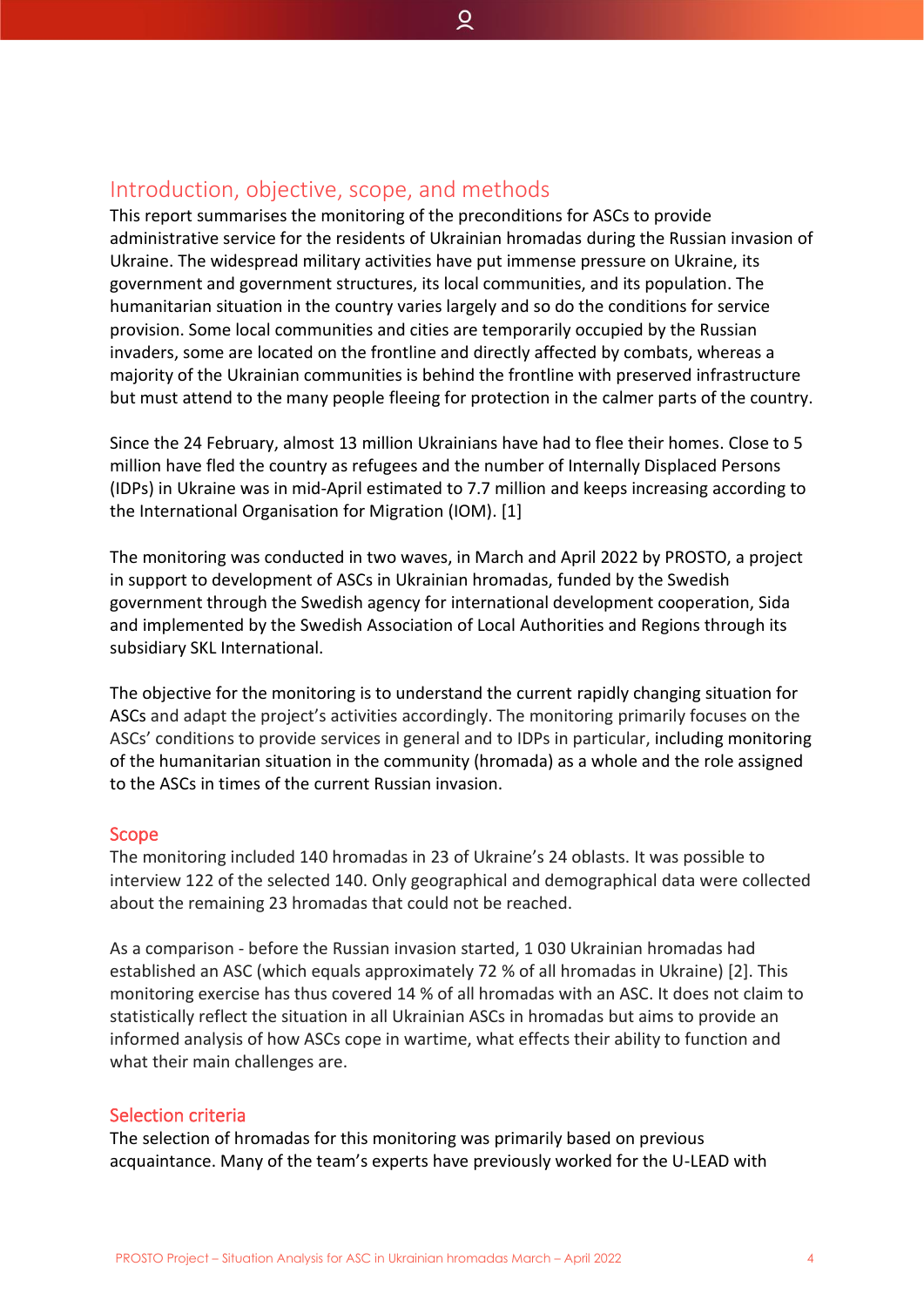Europe Programme  $1$  and have thus cooperated directly with hundreds of hromadas in all 24 oblasts. Therefore, it was easy to reach out to partner hromadas of that programme, as a trustful relationship was already established before the war started. The aim for the selection of hromadas was to have a representation of all oblasts, which was achieved with the exception of Odesa oblast<sup>2</sup>.

ୁ

Hromadas in the Western regions of Ukraine are over-represented, as they can be more active, and are more open to contacts, compared with hromadas in other parts of Ukraine that are more severely affected by the invasion and military activities.

#### <span id="page-5-0"></span>Method

The analyses of this report are made based on the data collected during interviews with the selected hromadas. The head of ASC or ASC staff was primarily interviewed, but when this was not possible, interviews were held with representatives of the hromada. The interviews were made over telephone or sometimes Zoom. In addition, this analysis was informed by available reports and news articles about the current situation and interviews were also held with the PROSTO project experts (who conducted the interviews) and a local deputy in the city of Lutsk.

# <span id="page-5-1"></span>Local self-government under foreign aggression and martial law

The Russian invasion affects the Ukrainian national and local authorities' ability to function. On the one hand, large territories, including several cities and local communities face direct hostile military activities, which cause great human suffering and disruption of infrastructure and the provision of basic services. On the other hand, Ukraine immediately after the invasion started, on the morning of 24 February, imposed martial law across the entire country. This meant that the civil rule was temporarily substituted by military authority. For the regional administrations, the Kyiv city state administration, and the local selfgovernment bodies (hromadas), this implied that they had to establish defence councils, (military administration councils) to help the military command and implement measures of the martial law regime. [3]

The local self-governments are unevenly affected by the Russian invasion and the military activity. Their ability to serve the residents and the demand for public services, including the provision of administrative services in the ASCs, vary greatly. To understand the current and changing conditions for the Ukrainian local self-governments (hromadas) one can speak of five situations, or five categories:

**1. Hromadas and cities in the "rearward" - behind the frontline**

The situation for the hromadas behind the frontline is that their infrastructure is generally intact and the provision of basic services such as water, electricity, gas,

<sup>&</sup>lt;sup>1</sup> The U-LEAD with Europe Programme is an EU funded cooperation programme in support to Ukraine's decentralisation reform. During its first phase 2016-2021 one of its focus areas was to support the establishment of ASCs in Ukraine's new hromadas and as a result of the cooperation ASCs were established in close to 500 hromadas.

<sup>&</sup>lt;sup>2</sup> Odesa was not included, simply because none of the available project experts that conducted the interviews had worked with any ASC in Odesa oblast.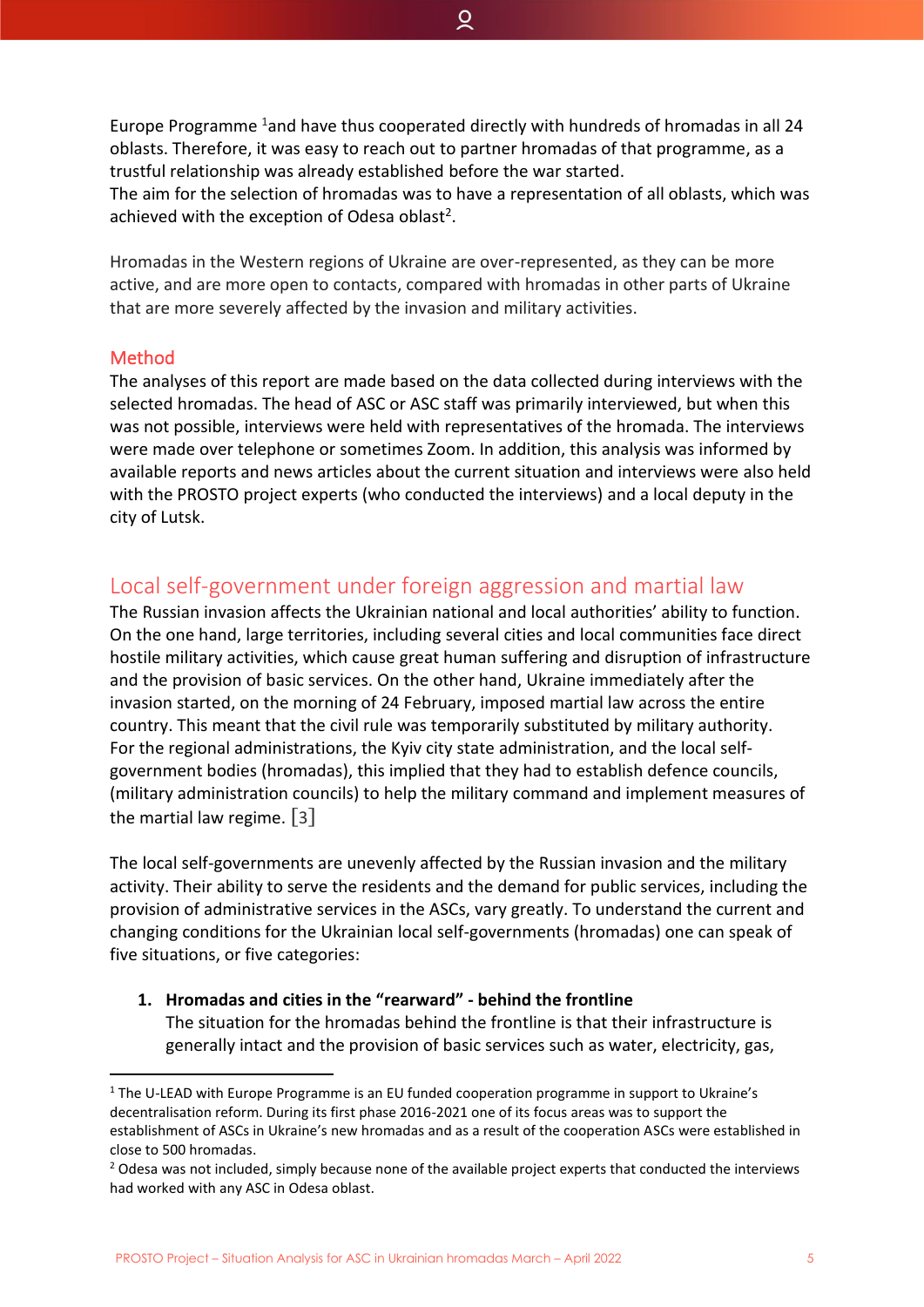health care services and communication services (internet and telephone) is functioning. Many hromadas behind the frontline have taken on huge numbers of people from other regions that have had to flee combat zones – IDPs and face difficulties in providing sufficient housing and sufficient food supplies and work opportunities for the temporary newcomer. Most of the ASCs in these hromadas are functioning and have taken on the additional role as hubs for collection and distribution of humanitarian aid.

The oblast administration centres behind the frontline are responsible for aid distribution to other oblasts that need humanitarian aid and for other forms of support, such as arranging evacuation of citizens.

Although far from the frontline, these hromadas risk rocket attacks from the Russian military forces, that often aim their arms at not only at military objects but also civilian objects and infrastructure such as apartment blocks and food storage, food production centres and railway stations.

#### **2. Hromadas and cities on the frontline**

The hromadas closer to the frontline face direct human suffering with disruption of basic public services. And in some instances, food and medicine provision is insufficient. The local authorities function to the extent that the security situation allows. The local authorities of the hromadas and cities on the frontline are often short of staff, as residents and employees of the local authorities have fled to safer parts of the country or abroad. The lion part of officials in the local councils are women.

#### **3. Hromadas that were previously occupied, now liberated by Ukraine and undergoing rehabilitation**

The humanitarian situation in the hromadas and cities liberated by the Ukrainian armed forces after temporary occupation of Russian troops is often severe, with great damage to civilian housing and civilian infrastructure. Here the local authorities face challenges on many levels: resources, premises, and staff. The functions of the local authorities are gradually restored with support from other national and local authorities and from voluntary forces. Residents that have fled these areas are now carefully moving back, although it is difficult to estimate the extent of this. The humanitarian needs are great and the security risks are significant as the invaders have mined the land and buildings.

#### **4. Besieged hromadas and cities**

These hromadas and cities are under very hard pressure with severe security situations and difficult humanitarian situations with severe disruption of basic public services, food and medicine shortages. The local authorities function to the extent that the security situation allows, primarily focusing on security, defence, and rescue measures. Also, in the case with these hromadas, many residents and employees of the local authorities have fled to safer parts of the country or abroad and the activities of the local authorities to a large extent rely on voluntary actions.

ହ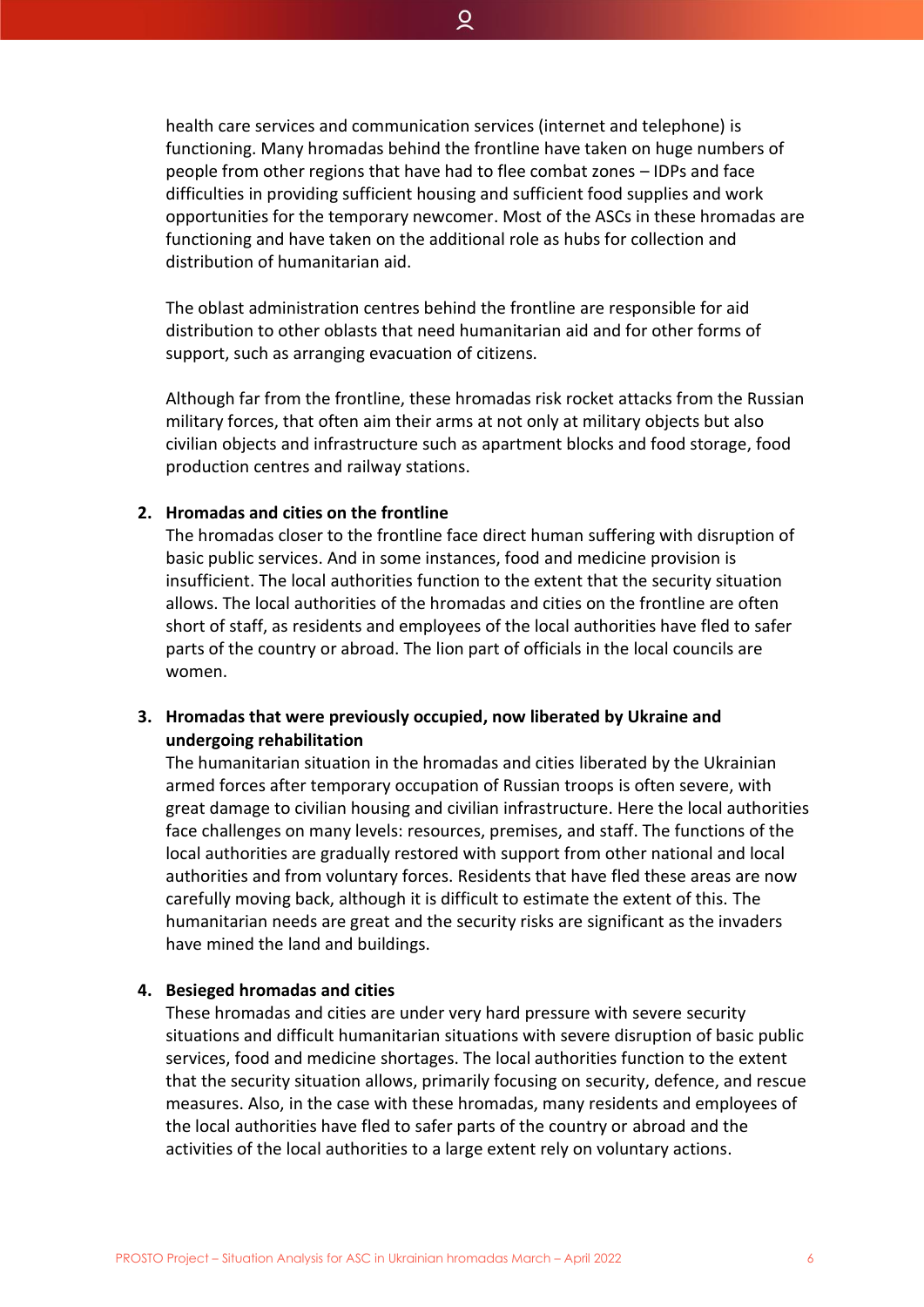#### **5. Temporarily occupied hromadas and cities**

The situation for the local authorities in the temporarily occupied hromadas and cities is little known, but there is all the reason to believe that they have severe difficulties to fulfil their work and there are reports of local Ukrainian authorities being replaced by "marionette" leadership structures. The ministry for Reintegration of Temporarily Occupied Territories states in a report about the situation on Kherson oblast [4] that the humanitarian situation is severe and particularly poor in the settlements and communities bordering with neighbouring oblasts. At least 100 teachers and have fled the temporarily occupied territories to non-occupied territories. The statistics about other similar professions are scarce. In addition, there are several reports about Ukrainian citizens being deported from Ukraine to Russia, the current estimation by the Ukrainian Parliament's humanitarian committee is that close to 500 000 Ukrainians were deported [5,6] although that number is difficult to confirm and contact with the deported people is not possible.

ୁ

|                | Category                              | Oblasts of this category 28 April 2022*           | No.           |
|----------------|---------------------------------------|---------------------------------------------------|---------------|
| 1              | <b>Hromadas and cities behind the</b> | L'viv, Volyn, Rivne, Ternopil, Chernivtsy,        | 13            |
|                | frontline                             | Zakarpattia, Vinnytsia, Khmelnytsky, Ivano-       |               |
|                |                                       | Frankivsk, Kirovograd, Cherkasy, Poltava, and     |               |
|                |                                       | Dnipropetrovsk oblasts                            |               |
| $\overline{2}$ | <b>Hromadas and cities on the</b>     | Odesa, Sumy, Kyiv, Chernihiv, Zhytomyr,           | 11            |
|                | frontline                             | Zaporizhzhia, Mykolayiv, Dnipropetrovsk, Kharkiv, |               |
|                |                                       | <b>Luhansk and Donetsk oblasts</b>                |               |
| 3              | Hromadas that were previously         | Kyiv, Chernihiv and Kharkiv oblasts               | 3             |
|                | occupied, now liberated by            |                                                   |               |
|                | <b>Ukraine and undergoing</b>         |                                                   |               |
|                | rehabilitation                        |                                                   |               |
| 4              | <b>Besieged hromadas and cities</b>   | Donetsk and Kharkiv, oblasts                      | $\mathcal{P}$ |
| 5              | <b>Temporarily occupied hromadas</b>  | Donetsk, Luhansk, Kherson, Mykolayiv and          | 5             |
|                | and cities                            | Zaporizhzhia oblasts                              |               |

The table below shows how the hromadas and cities of can be categorised as of 25 April 2022. A few oblasts fall under more than one category.

\*This categorisation will change, as the war activities change. This table shows the situation as of 28 April 2022 according to the Institute for the Study of War (ISW).

## <span id="page-7-0"></span>Data overview, maps, and general analyses

For the monitoring conducted in April, 36 indicators were used, covering seven themes:

- 1. Security situation
- 2. The humanitarian situation/basic needs fulfilment
- 3. Inclusiveness and gender aspects of the service provision
- 4. IDPs: services, reception, and aid
- 5. ASC operations
- 6. ASC staffing
- 7. Mobile service provision, mobile ASCs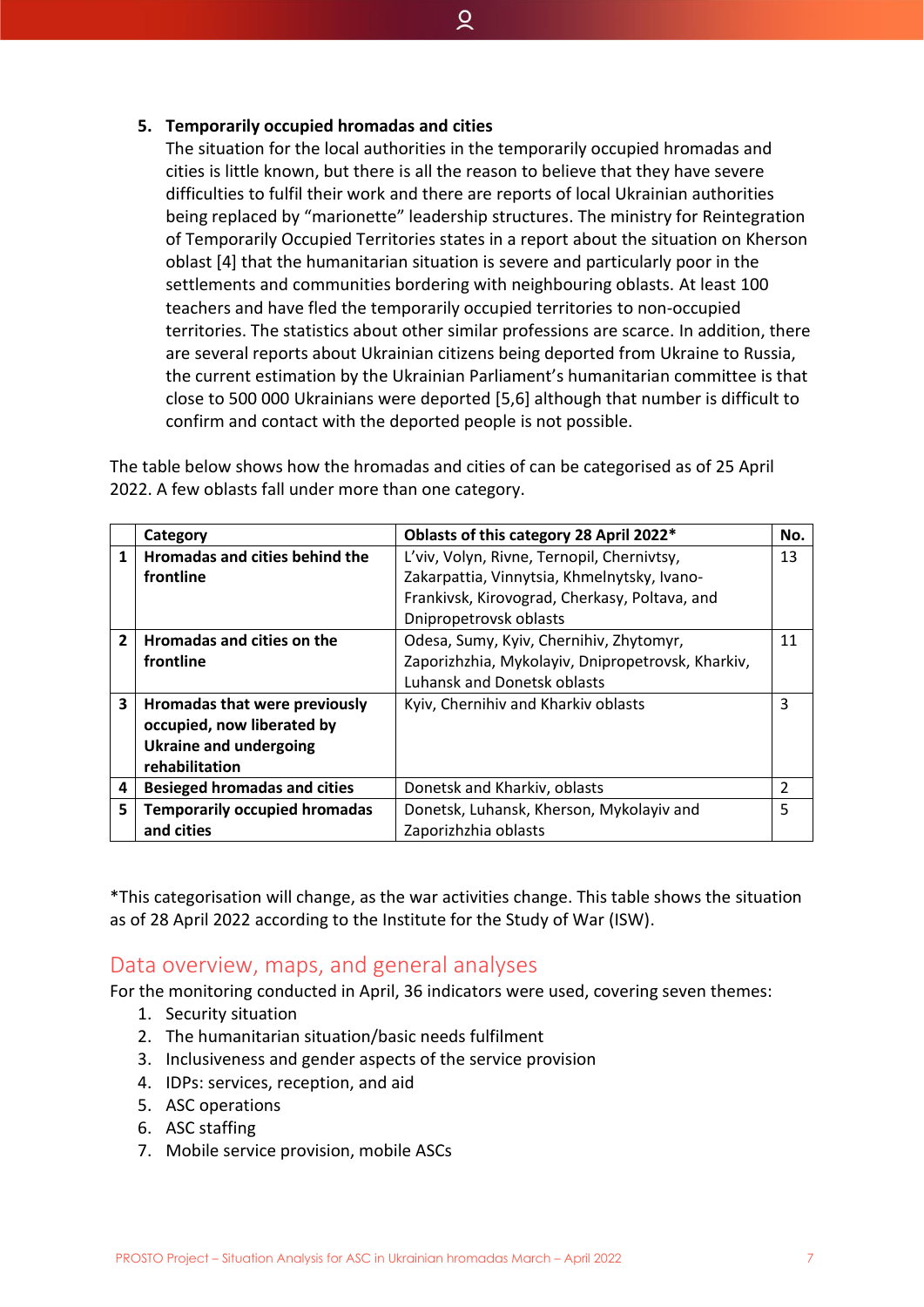The 36 monitoring indicators and a full list of the monitored hromadas can be found in **Annexes 1 and 2.**

ୁ

The monitoring conducted in March used a smaller number of indicators, reached out to fewer hromadas and did not include gender aspects, but in principle the approach was similar, which is why some trends can be observed over the time that passed between the first and second monitoring.

#### <span id="page-8-0"></span>Maps

In addition to this report, ten geographical maps were prepared by the project team, which illustrate the hromadas' responses to the indicators by location and proximity to combat zones. An overview of the ten maps can be found in **Annex 3** and the maps are also referred to in the below data overview.

The monitoring included 140 hromadas (communities) in 23 of Ukraine's 24 oblasts. 122 of those were interviewed by phone. Before the full-scale invasion, these hromadas had a total population of 2.6 million people [Map 1]. Here follows an overview of the hromadas' responses, organised under the seven overall areas.

#### 1. Security situation

<span id="page-8-1"></span>A majority of the monitored hromadas are located on Ukraine-controlled territories. Nine hromadas were at the time of the interviews in April on temporarily occupied territories. [Map 1]. The project managed to establish contact with seven of the occupied hromadas. Two of the occupied hromadas stated that the ASC was still functioning, but it is not clear which services they can provide or how they can operate.

The residents of at least one occupied hromada (Lozova in Kharkiv oblast) had, at the time for the interviews, been ordered to evacuate and this situation of course overshadows all other activities of the local authorities.

Next after the **human security risks** for the ASCs that operate on occupied territories or near the frontline, the most severe security risk for ASC is **data security**. Many hromadas still keep local paper registers and records that contain sensitive personal data or data about ownership of land or property, or information about the hromada's sensitive infrastructure. These data are at risk from two perspectives: they risk being eliminated in a fire or similar, or they risk being misused in the hand of the occupiers. This monitoring cannot present a full overview of the situation in the ASCs of temporarily occupied hromadas, but we have collected anecdotal reports about ASC staff hiding sensitive documents of the ASCs in places secure from the occupiers. The martial law allows representatives of the local authorities to evacuate significant and sensitive documents and stamps to the protect them. And if it not possible to evacuate them, they shall be eliminated.

One hromada on the temporarily occupied territories told us the following story of how they prepared the ASC for an invasion: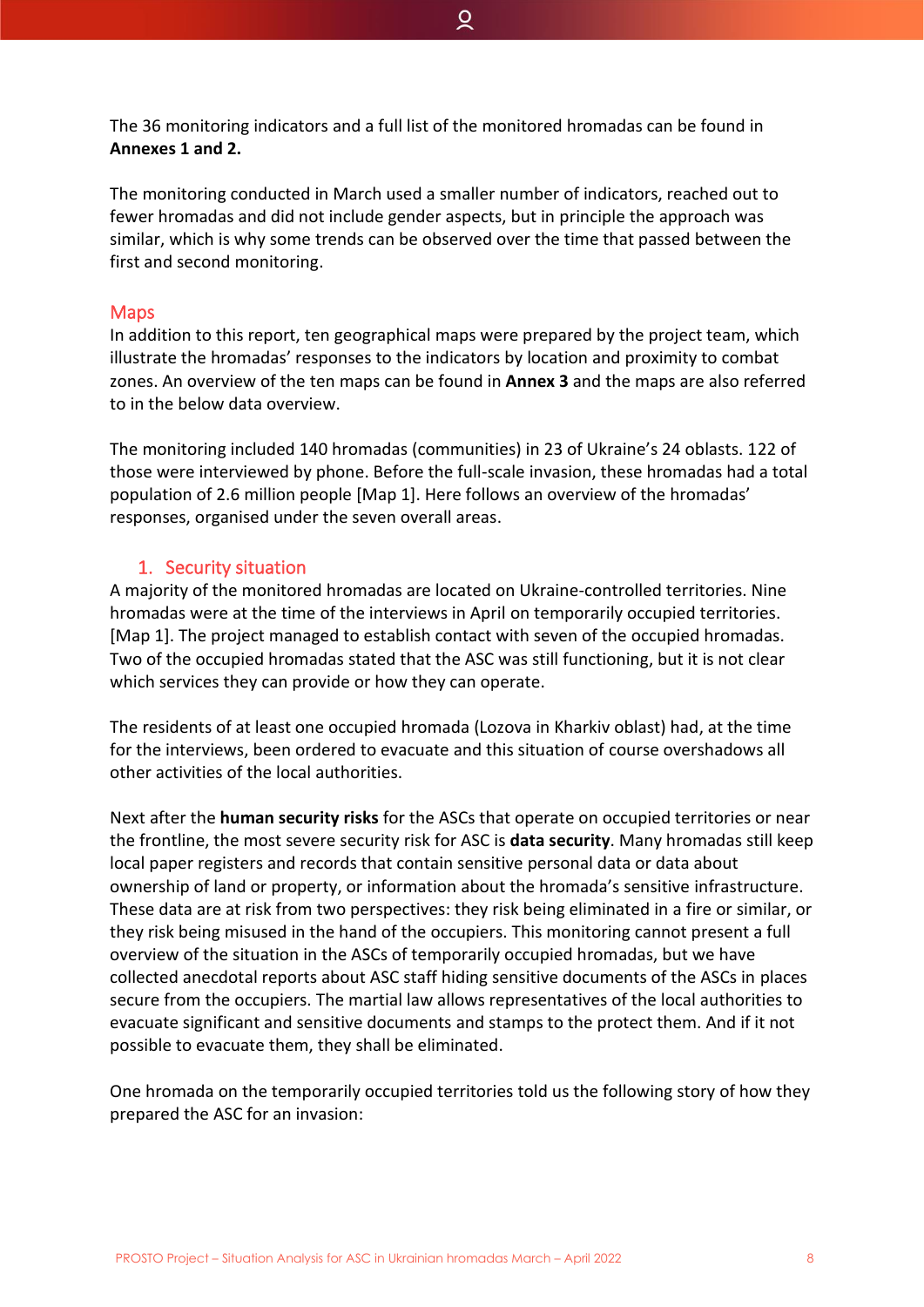During the first weeks of the war, the hromada's ASC continued working in its ordinary mode. But then the threat of an occupation appeared and the hromada leadership, together with the ASC management, decided to secure the ASC's equipment. All valuable assets were taken out of the ASC: the workstation for passport and driver's licence issuance, all the computers and IT-equipment. The only things left behind in the ASC premises were the metal safes. After that, all documents together with the archiving files were also taken out and hidden, and the ASC premises were locked. The hromada's territory is now temporarily occupied and the legally elected Ukrainian hromada leadership does no longer have access to the premises of the local council. Those premises were taken over by the Russian occupiers. The hromada leadership meet occasionally on different addresses to exchange information. The overall situation is very difficult. This hromada that has found itself under temporarily occupation and is left to itself. The possibilities to have contact with the oblast administration are scarce and the hromada must make all the decisions by itself. The humanitarian situation in the hromada deteriorates day by day.

 $\overline{Q}$ 

**One occupied Ukrainian hromada, interviewed on 11 April 2022**

#### 2. The humanitarian situation/basic needs fulfilment

<span id="page-9-0"></span>The monitoring indicators included access to basic services such as water, food, electricity, public transport, and communication.

13 of the interviewed hromadas reported a severe humanitarian situation. These are hromadas that are located close to combat areas or hromadas that were recently liberated from the Russian occupiers. Among these 13 hromadas one lacked access to water and electricity and the food provision was irregular in five hromadas. [Map 9]. 8 hromadas reported full or periodical absence of internet, 7 reported interruptions of the mobile phone connection. [Map 2]

The monitoring was conducted on two occasions, mid-March and mid-April. In April the hromadas were asked to rate the humanitarian situation on a five-grade scale. 18 stated that the humanitarian situation was similar to the one before the war, rating the situation as "5". 82 reported that the humanitarian situation has slightly worsened compared to before the war and rated it as "4". 22 rated the situation as "3" – acceptable. Only one hromada rated "2" and no one rated "1". These responses only reflect the 122 hromadas that the monitoring could establish contact with, we do not know how the remaining 18 would assess their situation.

The hromadas were also asked to assess the dynamics of the humanitarian situation over the period between the two interviews (March and April). 41 reported a positive dynamic, 65 unchanged situation and 6 hromadas reported that the situation had worsened (two of those in eastern Ukraine and 4 in the west and central parts, far from the frontline and combat).

#### 3. Inclusiveness and gender aspects of the service provision

<span id="page-9-1"></span>An overall reflection is that the war has deepened the vulnerability of certain population groups. 14 hromadas, 12%, report a deterioration of the humanitarian situation for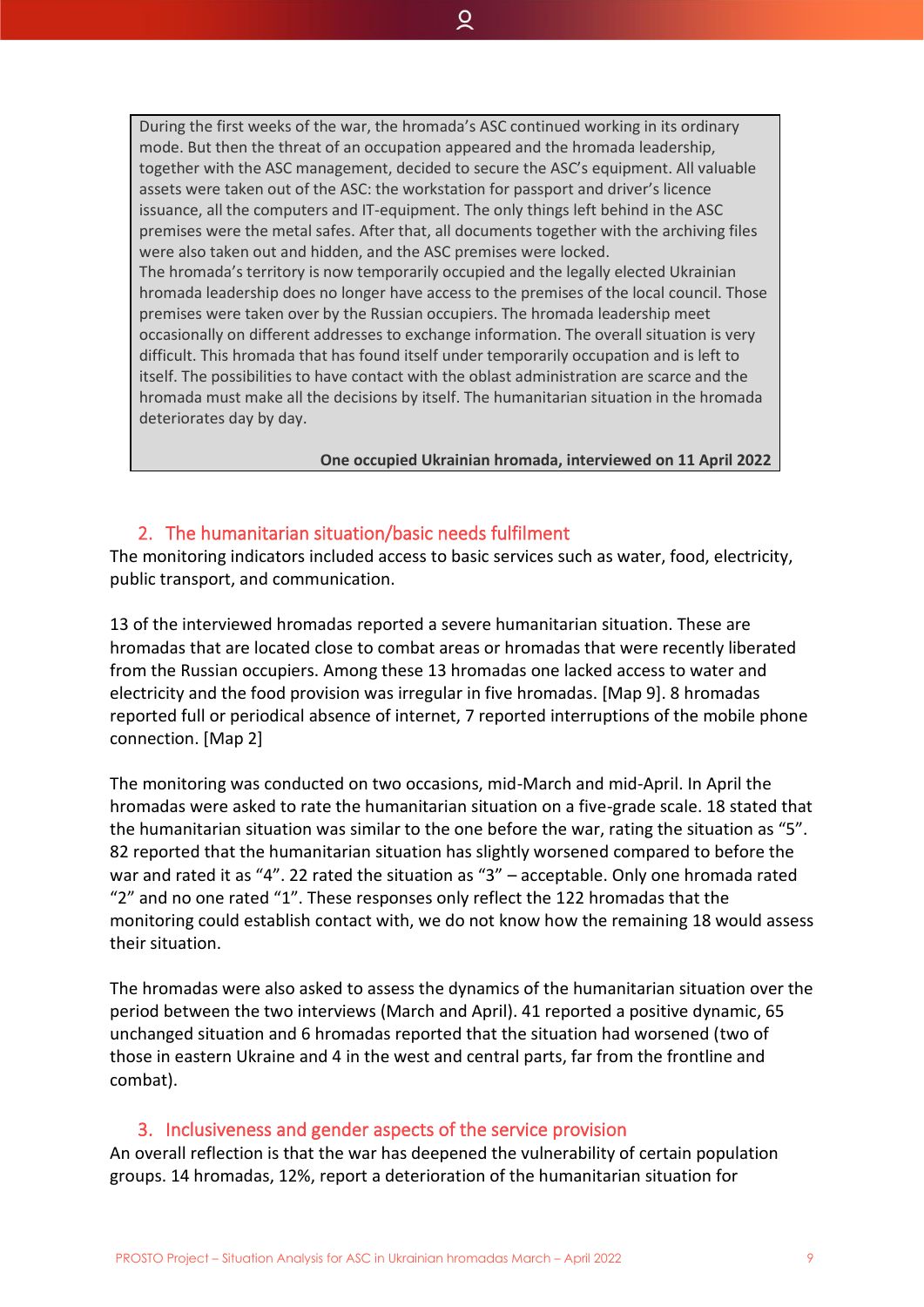vulnerable groups of the population related to sex, age, and health situation. 11 hromadas, 9%, report that they cannot provide the same accessible and comfortable conditions for service provision as they used to. This is either due to them having to move premises or due to that they must store humanitarian aid items in the centre's premises, which affects the access to ramps, waiting area, children's corner and such assets. [Map 8]

Q

Only 28 of the monitored hromadas, 24%, gather gender-oriented statistics about the visitors and only 20 hromadas, 17%, have compared the gender and age statistics now and before the war. However, even without statistics, the hromadas estimate that women are in a majority of those that turn to the ASCs for service, and this has not changed since before the war. The IDPs are predominantly women and children. The men more often stay in or near their home communities. More men than women tend to join the army or the territorial defence organisations. Besides men of the ages 18-60 are not allowed to leave Ukraine under the rule of martial law.

Some hromadas have reported that marginalised groups among the local residents sometimes have to wait longer for service or help, as the more urgent needs of newly arrived IDPs, require immediate attendance.

This indicator is analysed more in dept in a separate report.

#### 4. IDPs: services, reception, and aid

<span id="page-10-0"></span>More and more hromadas are using their ASCs for registration of IDPs. Primarily because it is convenient and in many cases the ASC is the first point where newly arrived persons go to receive information and support. Larger hromadas also authorise their starostas for registration of IDPs. [Map 6]

95 of the interviewed hromadas, or 81%, report that their ASCs register IDPs and 84 have also authorised their starostas to register IDPs.

93 of the interviewed hromadas, 79%, have announced their readiness to receive IDPs, and some of them have announced that "we can receive even more". Some hromadas have reported that their possibilities to receive more IDPs are shrinking. [Map 5]

Some hromadas are better prepared than others to take in new temporary residents. Yasinia hromada in Zakarpattia oblast is one example of a hromada with the necessary infrastructure:

Yasinia, with a population of 19 500, has received close to 7 000 IDPs. The hromada is tourist resort in peace time and therefore has the infrastructure to host so many refugees. The hromada officials have by themselves created a unique system for registration of IDPs, which includes information not only about the IDP's age, sex, and civic social status, but also about the IDP's professions and skills

The ASC provides social services, including all special services for IDPs, permit services (regarding forestry, driver's licence, fire security approval, food handling permits and more), construction permits, civic registration services and local services.

**Yasinia hromada in Zakarpattia oblast, interviewed on the 7 April 2022**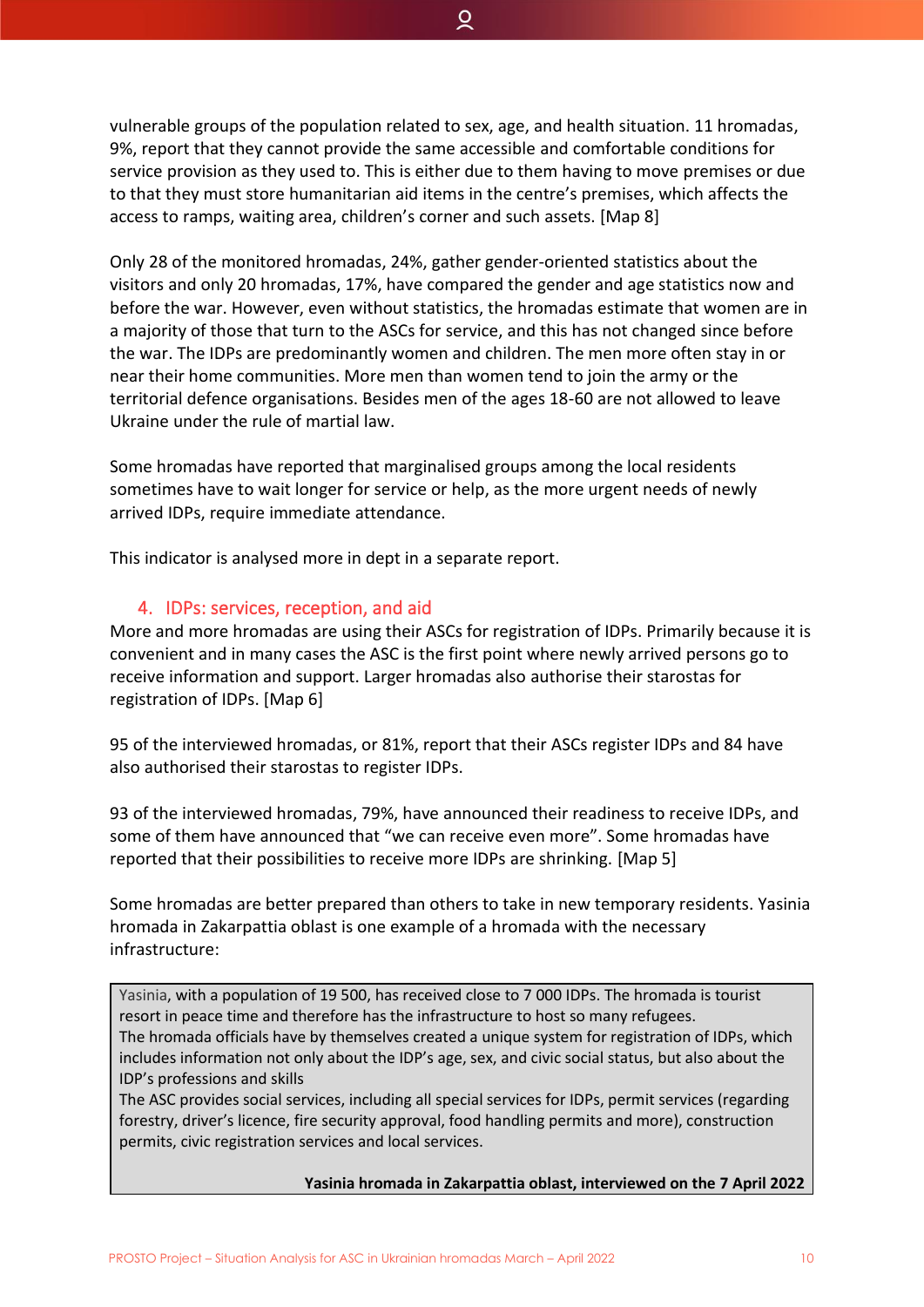#### <span id="page-11-0"></span>5. ASC operations

The access to administrative services is vital for all citizens. 12 hromadas reported that their ASCs currently are not functioning which means that 160 000 of the citizens in the interviewed hromadas lack access to administrative service through the ASCs.

 $\overline{Q}$ 

Some of the ASCs have reoriented their activities and have become hubs for coordination of humanitarian aid distribution in their hromada, which in modern Ukrainian language, that is adapting to wartime vocabulary, are called "Turbota Centres". In some instances, the ASC staff are engaged as volunteers: they help IDPs finding housing and food and provide other forms of support.

The most demanded services provided by ASCs are currently: registration of the status Internally Displaced Persons (IDPs), social services of administrative character, registration matters of civic status and local services<sup>3</sup>.

#### 6. ASC staffing

<span id="page-11-1"></span>Almost half of the monitored ASCs reported that their staff has decreased. This is mainly due to members of staff fleeing to safer parts of the country or abroad, but also because coworkers have left their work to join the army or work with voluntary defence tasks. The ASC have primarily lost female members of staff. But before drawing conclusions about gender inequalities one should remember that most ASCs before the war had predominantly female staff (around 80%). [Map 7]

13 of the hromadas, or 11%, reported that their number of ASC staff had decreased by 50 to 100%. These were hromadas in Zaporizhzhia, Donetsk, Sumy, Kyiv, Kharkiv, Kherson, and even Ivano-Frankivsk oblasts. Hence the Eastern oblasts seem to be more affected, but the challenge concerns many oblasts all over the country.

Despite the decrease in staff, 85 (73%) of the monitored hromadas reported that they have enough staff and can handle the workload. Some explained that the workload has decreased as many of the national registers and data bases were still not available at the time for the interview and therefore not all types of services could be provided.

At the same time, the project's experts in meetings with ASCs have received different reports. Many ASCs state that their staff suffer from burn-out and work less efficiently. The uncertainty and the stress created by the war has made its mark. Another stressing factor for ASC staff is that their incomes have decreased due to the loss of the additional salary payment "premiya", which sometimes make a significant part of the salary.

19 of the hromadas, 16%, reported that they are short of staff and have vacancies for one or more new member of staff. All those 19 are in the western oblasts.

<sup>&</sup>lt;sup>3</sup> Local services are services that are handled locally and do not require access to national registers or data bases, such as receiving certificate for proof of residence, proof of ownership of property or land.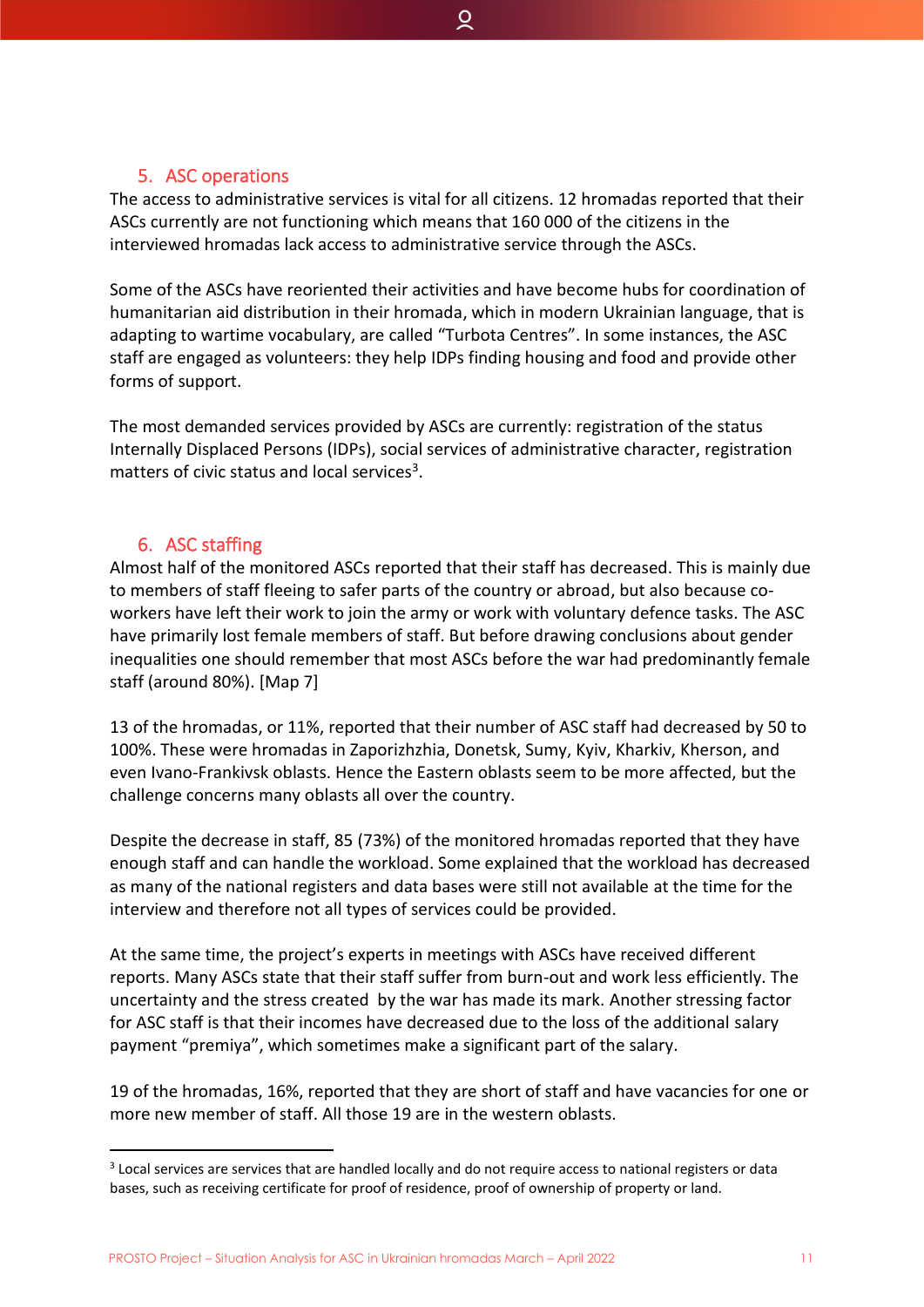It is difficult to predict the further developments of the staffing situation, as we do not know how the military activities will develop and to what extent those who initially fled their homes will return, and which areas will be considered as safer than other. But staffing, and the provision of professionals with suitable competences which used to be a bottle neck for ASCs even before the war, remains a matter of concern. The example of Sumy ASC illustrates what happened with the ASC staff:

ହ

Sumy, the oblast capital, with 220 000 residents, is located only 25 km off the border with Russia and the situation here has been difficult from the first days of the war and combat took place in the outskirts of the city.

The ASC, which is one of the largest in Ukraine and one of the first established, stopped all its activities as it became too dangerous for the staff to get to work and for the visitors to come to the centre.

- Almost 30% of the ASC staff fled the city during the first days of war. Most of them have taken unpaid leave and kept their employment in the centre.
- All technical equipment of the ASC was initially moved to safer places.
- 1-2 staff and the head of the ASC have taken turns attending the ASC.
- From the 12 April the ASC resumed its service provision with 20% of the staff working.
- Gradually all work is being resumed and the ASC equipment has been moved back and they are awaiting access to national register and data bases.

Sumy, Sumy oblast, interviewed on the 11 April 2022

#### 7. Mobile service provision, mobile ASCs

<span id="page-12-0"></span>The aim was to monitor the situation for all mobile ASCs that were provided to 11 hromadas within the framework of the U-LEAD with Europe Programme<sup>4</sup>. PROSTO Project team managed to get in contact with ten of them: Ustyluh, Volyn oblast; Pidvolochiysk, Ternopil oblast; Dunayivtsi, Khmelnytskyy oblast; Mohyliv-Podilskyi, Vinnytsia oblast; Lozova, Kharkiv oblast (besieged); Mezhova, Dnipropetrovsk oblast; Slavuta, Khmelnytsky oblast, Nemyriv, Vinnytsia oblast; Hulyaipole, Zaporizhzhia oblast; and Olevsk, Zhytomyr oblast. [Map 10]

Of those ten, three hromadas reported that after the 24 February, they have occasionally used the vehicles for humanitarian purposes, i.e., distribution of food, transport of IDPs and people with disabilities. One hromada reported that they had not had time to send out the mobile ASC, because of the general workload in the main ASC and the additional work providing services to IDPs. One hromada reported that they have had to evacuate its vehicle to another location outside of the hromada, due to the security situation. Another hromada reported that they plan to resume the mobile service provision soon. One hromada, located on the frontline, found a different purpose:

PROSTO Project – Situation Analysis for ASC in Ukrainian hromadas March – April 2022 12

<sup>4</sup> The U-LEAD with Europe Programme is an EU funded cooperation programme in support to Ukraine's decentralisation reform. During its first phase 2016-2021 one of its focus areas was to support the establishment of ASCs in Ukraine's new hromadas and as a result of the cooperation ASCs were established in close to 500 hromadas.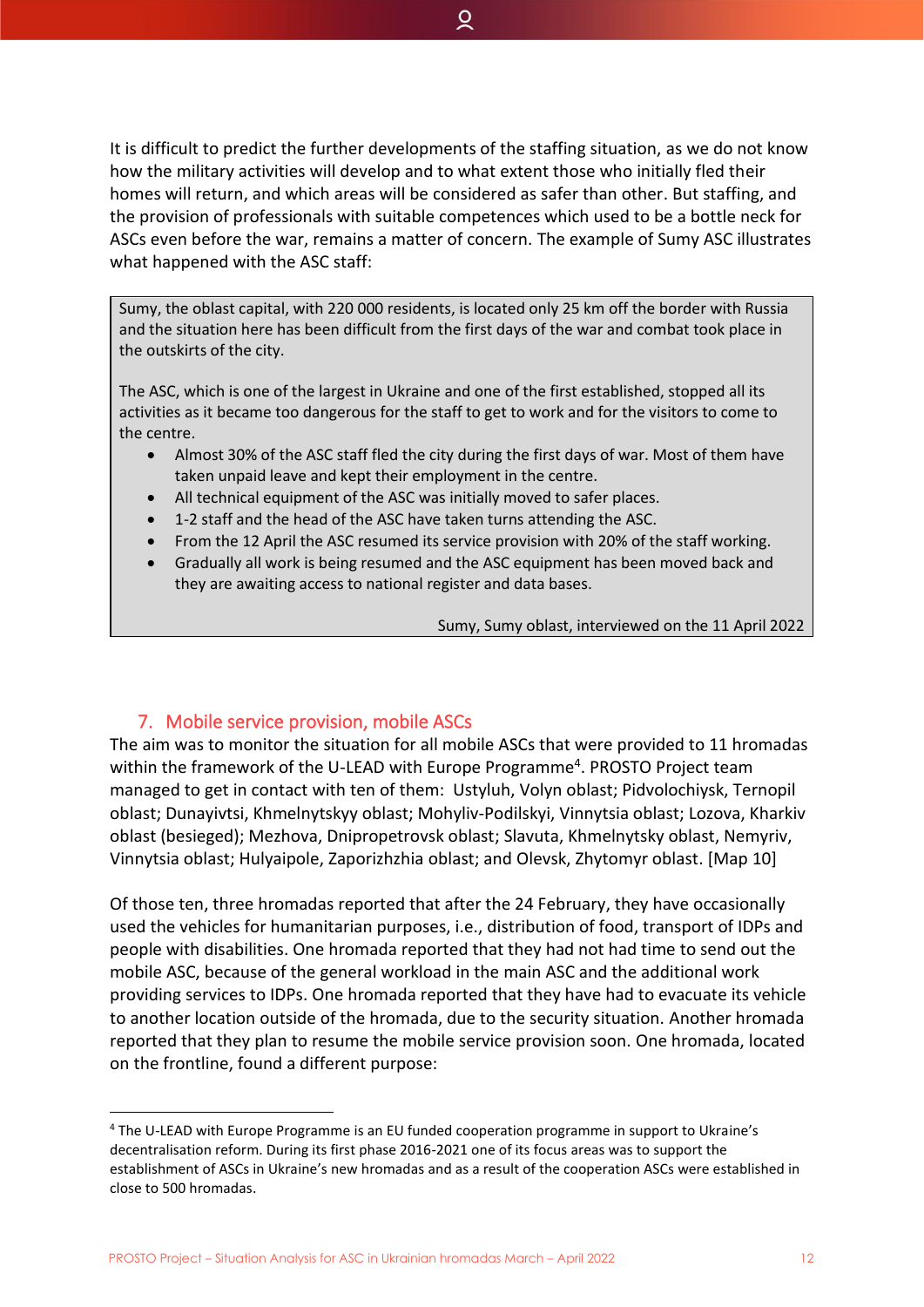*"After the 24 February, we have not sent out our mobile ASC on its usual route to provide administrative services, but we have used the vehicle to go out and inspect and document damages to housing and infrastructure after shelling from the Russian forces had taken place."*

ୁ

#### **Lozova hromada, Kharkiv oblast, interviewed on the 12 April 2022**

The price and access to fuel for the Mobile ASC are also obstacles for the hromadas to provide mobile services.

It is worth to also mention that the Ministry of Digital Transformation has requested hromadas with access to a mobile ASC, to lend those to newly liberated hromadas for service provision, as their ASC premises were damaged or ruined. A few hromadas have responded positively. It has been difficult to find a reasonable legal solution or safety guarantees for the temporary transfer of the vehicles, but the PROSTO Project experts have elaborated model for lending a mobile ASC from one hromada to another and this will be tested in May, when **Slavuta hromada in Khmelnytsky oblast** will lend its mobile ASC to **Borodyanka hromada in Kyiv oblast**.

# <span id="page-13-0"></span>How do the ASCs manage to provide services under war conditions and martial law?

Many of the interviewed hromadas that are **located behind the frontline**, describe a similar chain of developments for their ASCs after the start of the full-scale Russian invasion on the 24 of February 2022. It can be summarised as a three-phase development:

- a) For the first days (in some cases only for the first hours) all activities were put on hold.
- b) After the first days, and with the fast inflow of people fleeing from the eastern, northern, and southern regions, the local authorities and ASCs started finding their feet and orient themselves in the new unpredictable circumstances. The ASCs in many cases emerged to meet humanitarian needs and took on the collection and distribution of humanitarian aid to the own hromada residents, to people on the run, IDPs and started organising humanitarian aid to hromadas in oblasts affected by the military activities - the combatting, bombing, shelling and, in some cases occupation.
- c) In the third phase, the ASCs started resuming provision of administrative services, primarily those services demanded by IDPs, depending on the availability of national registers. During the first weeks after the start of the invasion the access to several national registers that is necessary for service provision, were blocked by the government to ensure the protection of sensitive data in case of deterioration of the invasion. The service provision is now reoriented and focuses mostly on services that are requested by IDPs, on social services, civic registration, and passport services.

The ASCs continue to offer other services than administrative services, in many cases they organise or provide meal services and function as a hub for mediation of accommodation for IDPs.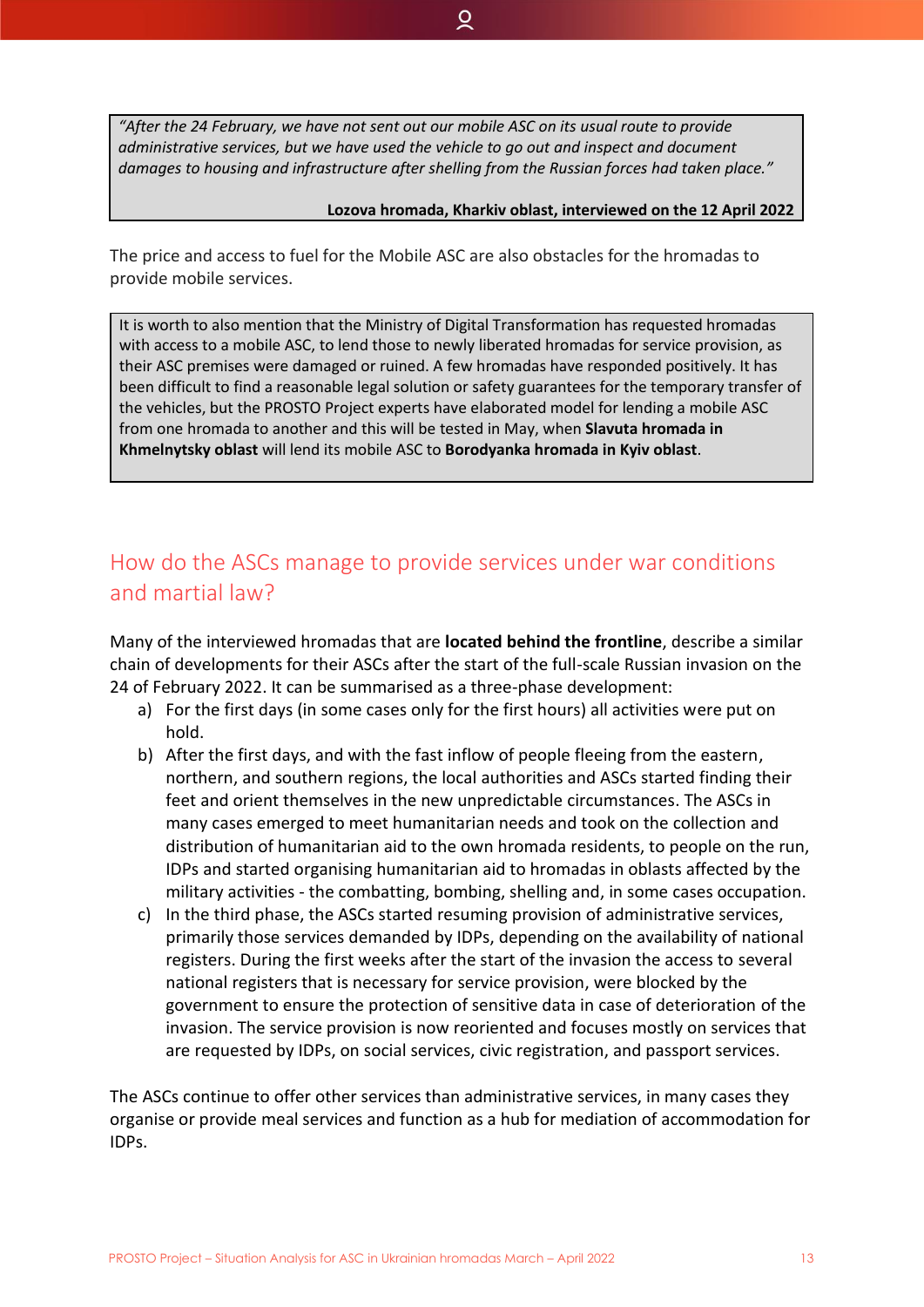The project's experts estimate that a vast majority of all services provided, more than 90 %, are targeted the IDPs.

It should, finally, be noted that it has not been possible to provide all types of services since the Russian invasion started. Many services provided in an ASC require access to national registers or data bases and many of them were closed for the first weeks, before the government had ensured the data security measures and the possibility to distinguish authorisation for access to the registers by geography, so that Russian occupiers would not be able to access sensitive data about Ukrainians from temporarily occupied territories.

# <span id="page-14-0"></span>What is the role of ASCs in provision of services for IDPs?

Since the Russian annexation of Crimea and the hostilities in Luhansk and Donetsk regions started in 2014, many Ukrainian citizens have had to flee their homes and special support and services have been introduced for the internally displaced persons (IDPs) [7]. To access these services, individuals need to apply to obtain the status of IDP and be officially registered. Since 2014 approximately 1.4 million Ukrainians were officially registered as IDPs. And now, since the start of the full-scale Russian invasion on 24 February, according to the Ukrainian Ministry of Social Affairs, the number of officially registered IDP has increased by 2 million since the start of and now totals 3.4 million. These are the official numbers, but as mentioned earlier, IOM estimates the current number of displaced persons in Ukraine is 7.7 million [1].

Previously, the IDPs were registered by the social protection services only, either in the social protection services' local offices or in the ASCs, if representatives of the social services were represented in the ASCs.

However, since the invasion started and with the increasing numbers of people having to flee their homes, more options for registration were introduced (thanks to a change of the law on the 13 of March 2022) and the role of the ASC in this procedure is now more significant. Now three institutions can register IDPs in the unified register: Social Protection Services, the ASCs and anyone authorised either by the Social Services or the ASC (for instance a starosta). In addition, citizens also have the possibility to complete their registration in the smartphone application Diia. [8,9]

Apart from the IDP registration procedure, the ASCs have played an important role for people fleeing their homes as they provide other administrative services that are in demand among IDPs, such as social services of administrative character, civic registrations services, and passport services.

And as mentioned before, the ASCs have in many hromadas become centres for humanitarian support, tending not only to the administrative needs of IDPs. The ASC in Mukachevo hromada is one of the most active: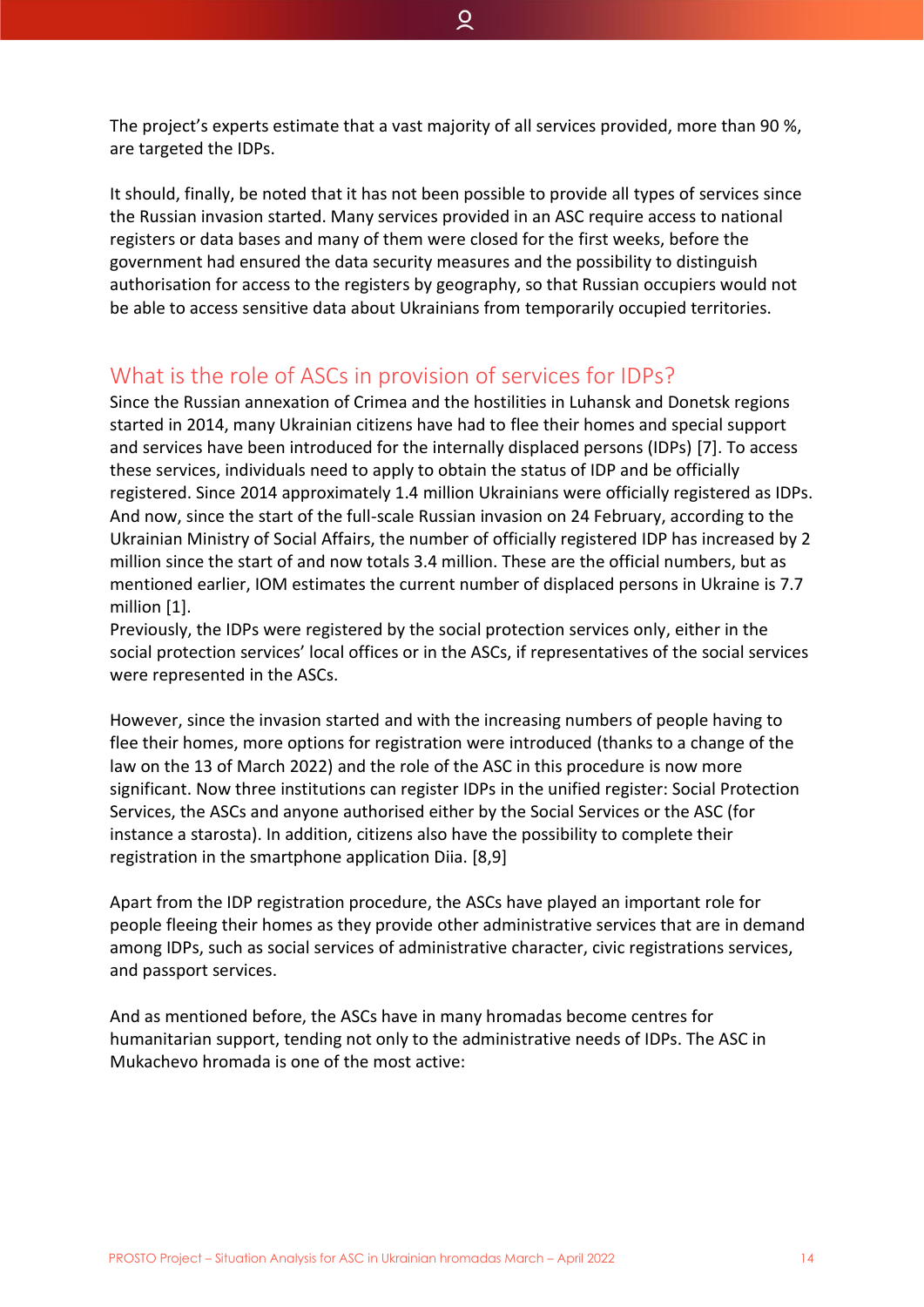Mukachevo hromada in Zakarpattia oblast, with its 85 000 residents, is situated close to the Ukrainian borders with Slovakia and Hungary and has been on the route for many Ukrainians that seek refuge in the EU or other countries. It is also a railway hub.

 $\overline{Q}$ 

The Mukachevo ASC is open around the clock and receives between 450 and 1 100 visitors every day. The range of services provided during wartime is relatively broad in the ASC of Mukachevo hromada. They provide services like registration of IDP status, social services of administrative character, passport services, business registration services and certain local services. In addition to its traditional work the Mukachevo ASC:

- coordinates the distribution of humanitarian aid
- engages caretakers and teachers that normally are employed by the local kindergartens and school. They work with the children of IDP families that turn to the ASC for service
- provides tea, coffee, water, and biscuits for the ASC visitors
- organises transport to the railway station and to the borders (for those IDPs who wish to leave Ukraine)

#### **Mukachevo hromada, Zakarpattia oblast, interviewed in April 2022**

# <span id="page-15-0"></span>What is the humanitarian situation like in the monitored hromadas?

The monitoring indicates that the humanitarian situation is worse in the hromadas located close to the frontline, the temporarily occupied hromadas or those besieged, but the monitoring shows that the need for food provision and other essential basic humanitarian items grows also in the hromadas that receive and host large numbers of IDPs. The pressure on the "receiving" hromadas is growing and it seems as if some of them are starting to run out of resources and accommodation possibilities.

When asked the open question "What are your most urgent needs?" 32 hromadas, 27% responded that they need supplies of food and medicines for the IDPs. Three of those 32 are located on the frontline or close to combat zones. The rest are in the western and central parts with populations ranging from 4 000 to 74 000.

The hromadas report that they receive humanitarian aid from international organisations and their twin cities in other countries, directly or via the oblast administrations. However, the main bulk of humanitarian aid, such as food, water, medicines, and hygiene items, is raised and donated from Ukrainian sources: the civil society, local businesses, churches, and individuals. Ukrainians have shown an amazing will and ability to support each other and have so far managed to look after their own hromadas mainly "by themselves".

However, because of the war, the Ukrainian economy is deteriorating and there are obstacles to maintain the supply chains. Therefore, if the Russian hostilities will continue for much longer, the local resources and abilities to help risk being exhausted and Ukrainian hromadas and citizens will need more support from international partners. This will require efficient coordination to ensure that the aid continues to be provided and that it reaches all the way to the local levels.

The international community almost since the very beginning of the Russian invasion recognises the situation in Ukraine as a humanitarian crisis and impressive amounts of humanitarian support has been rapidly provided by numerous countries and organisations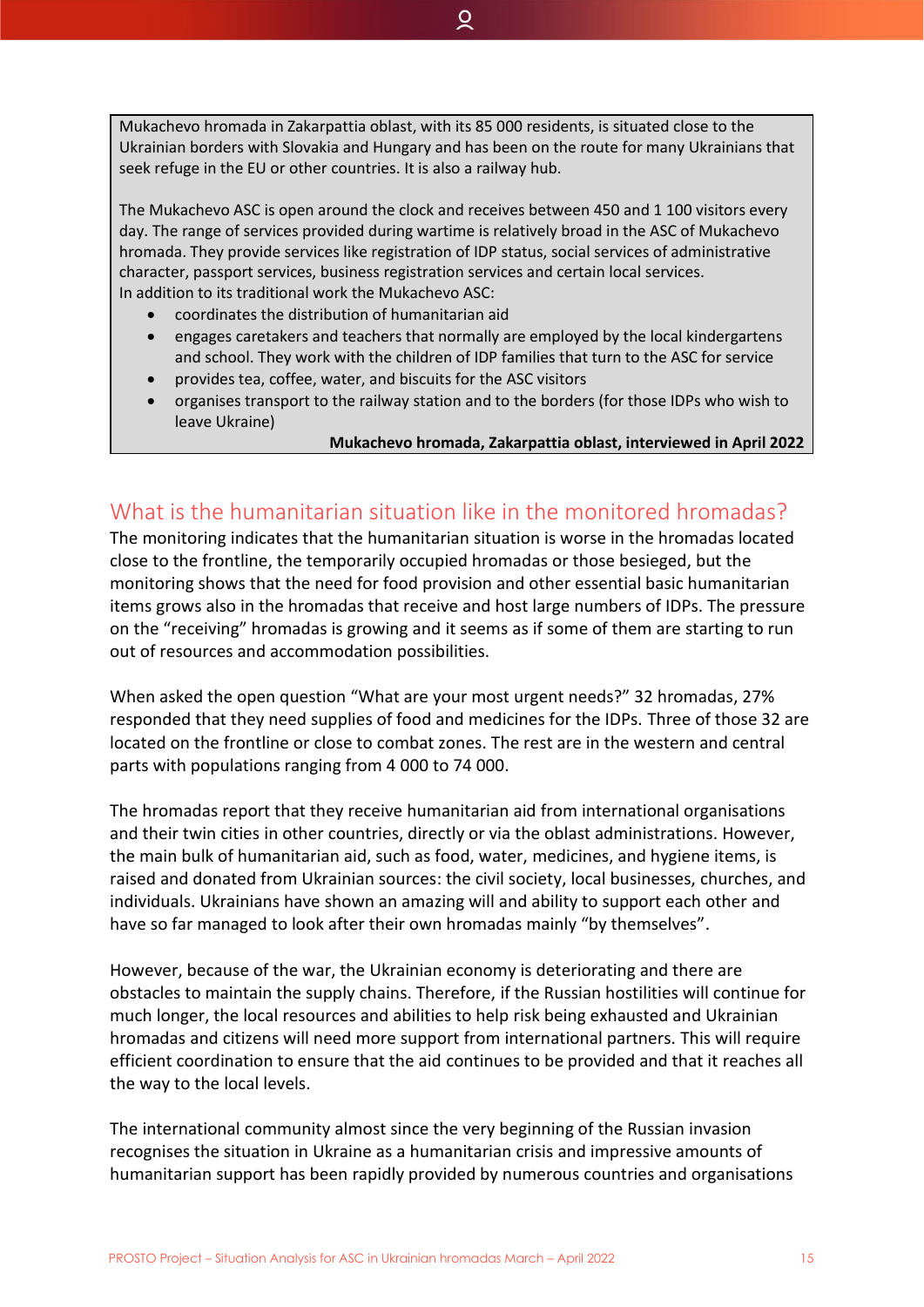[10]. At the same time, the efficiency of the coordination of the received aid within Ukraine has been questioned. Ukrainian NGOs have observed that a lot of the international aid is delivered to the west and to big cities and stays there. Reports indicate that smaller remote and rural hromadas do not receive any support at all, although they need it too, especially those close to the frontline. Many organisations and regional and local coordinators of humanitarian aid call for a better coordination and propose a higher level of involvement of the local levels, of the local self-governments. [11]

ୁ

The Congress of Local and Regional Authorities of the Council of Europe has initiated a platform for direct exchange for support to Ukrainian hromadas, called "Cities4cities" [\(cities4cities.eu\)](https://cities4cities.eu/) as one instrument to directly support the local levels in Ukraine.

# <span id="page-16-0"></span>Illustrative cases

This section intends to illustrate the various situations in the monitored hromadas, providing short presentations of the situation in eleven hromadas plus six hromadas that have access to a mobile ASC. The illustrative cases were selected either because they showcase a common situation, or because they show a particularly interesting example. Please note that some cases were used earlier in the report to illustrate the findings of the monitoring.

|                | <b>Hromada</b>    | <b>Oblast</b>          | Category                    | Quoted<br>earlier in<br>this<br>report |
|----------------|-------------------|------------------------|-----------------------------|----------------------------------------|
| $\mathbf{1}$   | Mukachevo         | Zakarpattia oblast     | <b>Behind the frontline</b> | X                                      |
| $\overline{2}$ | Lutsk             | Volyn oblast           | Behind the frontline        |                                        |
| $\overline{3}$ | Pererisl'         | Ivano-Frankivsk oblast | Behind the frontline        |                                        |
| $\overline{4}$ | Yasinia           | Zakarpattia oblast     | Behind the frontline        | $\mathsf{x}$                           |
| 5              | Chortkiv          | Ternopil oblast        | Behind the frontline        |                                        |
| 6              | Ivano-Frankivsk   | Ivano-Frankivsk oblast | Behind the frontline        |                                        |
| $\overline{7}$ | Veselynove        | Mykolayiv oblast       | On the frontline            |                                        |
| 8              | Occupied hromada* | Occupied oblast        | Occupied                    | X                                      |
| 9              | Sumy              | Sumy oblast            | On the frontline            | X                                      |
| 10             | Kipti             | Chernihiv oblast       | On the frontline            |                                        |

\* for security reasons we will not reveal its name, as this hromada is still occupied

#### **1. Mukachevo hromada, Zakarpattia oblast**

Mukachevo hromada, with its 85 000 residents, is situated close to the Ukrainian borders with Slovakia and Hungary and has been on the route for many Ukrainians that seek refuge in the EU or other countries. It is also a railway hub.

The Mukachevo ASC is open around the clock and receives between 450 and 1 100 visitors every day. The range of services provided during wartime is relatively broad in the ASC of Mukachevo hromada. They provide services like registration of IDP status, social services of administrative character, passport services, business registration services and certain local services. In addition to its traditional work the Mukachevo ASC:

• coordinates the distribution of humanitarian aid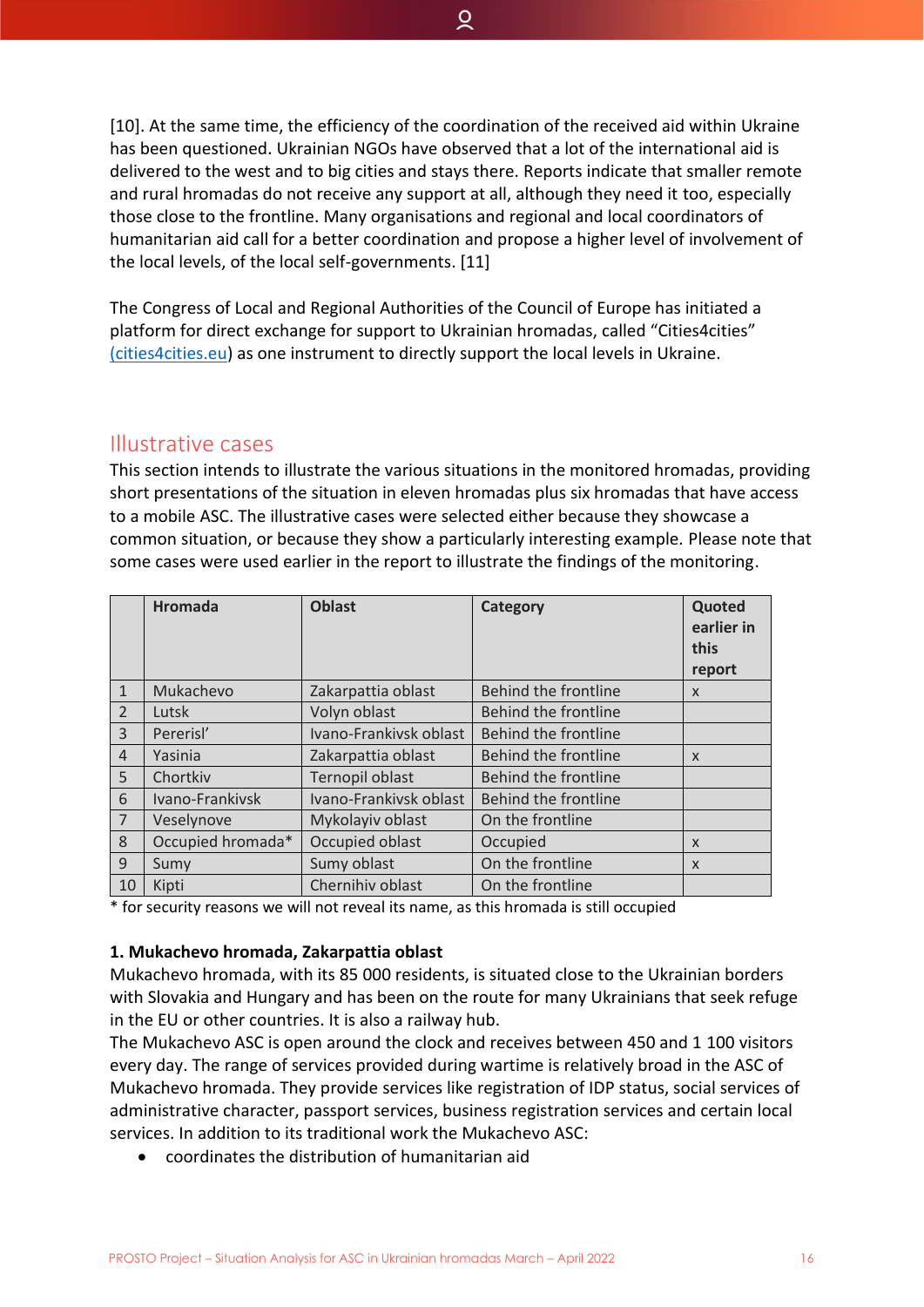• engages caretakers and teachers that normally are employed by the local kindergartens and school. They work with the children of IDP families that turn to the ASC for service

ୁ

- provides tea, coffee, water, and biscuits for the ASC visitors
- organises transport to the railway station and to the borders (for those IDPs who want to leave Ukraine)

#### **2. Lutsk city, Volyn oblast**

Lutsk is the capital of Volyn oblast and hence the city of the region that receives humanitarian aid from voluntary and humanitarian organisations in Ukraine and abroad. Lutsk is located only 130 km from the Polish border and has a population of 216 000. The city has established a special centre for the reception, repacking, and further distribution of the aid to other hromadas and to the military, depending on where the biggest needs are. Practically all staff members of the city's ASC serve as volunteers in this centre. But the ASC staff alone is not enough and other hromada officials and ordinary residents work as volunteers in the centre.

The city has also organised meal services for IDPs and other people in need in the schools' canteens. This is common practice in many other hromadas as well.

#### **3. Pererisl hromada, Ivano-Frankivsk oblast**

Pererisl hromada is one of the smallest in Ukraine with only 2 400 inhabitants. When project PROSTO first contacted the hromada on the 16 March and asked about the hromada's needs, they answered that all they needed were sewing machines to sow for the army. On the second round of monitoring, 8 of April 2022, they reported that they had found sewing machines and has started a sewing production line for the Ukrainian military forces.

#### **4. Yasinia hromada, Zakarpattia oblast**

Yasinia with its population of 19 500 has received close to 7 000 IDPs. The hromada is tourist resort in peace time and therefore has the infrastructure to host so many refugees. The hromada officials have by themselves created a unique system for registration of IDPs, which includes information not only about the IDP's age, sex, and civic social status, but also about the IDP's professions and skills

The ASC provides social services, including all special services for IDPs, permit services (regarding forestry, driver's licence, fire security approval, food handling permits and more), construction permits, civic registration services and local services.

#### **5. Chortkiv hromada, Ternopil oblast**

Chortkiv is a mid-sized hromada with 29 000 residents, situated in the west of Ukraine but not close to any border. The ASC in Chortkiv never closed, not even on the first day of war and its functions has broadened. On the second day of war, the ASC started to gather humanitarian aid for IDPs. Until the 11 April, close to 3 600 people had sought refuge in Chortkiv, 1 200 of them were children. Chortkiv ASC was quick to start registration IDPs in order for them to receive humanitarian aid.

Today the staff of the ASC is not enough, and they have also engaged other hromada officials to work in the ASC, which has become a hub for humanitarian aid. In addition, the ASC

PROSTO Project – Situation Analysis for ASC in Ukrainian hromadas March – April 2022 17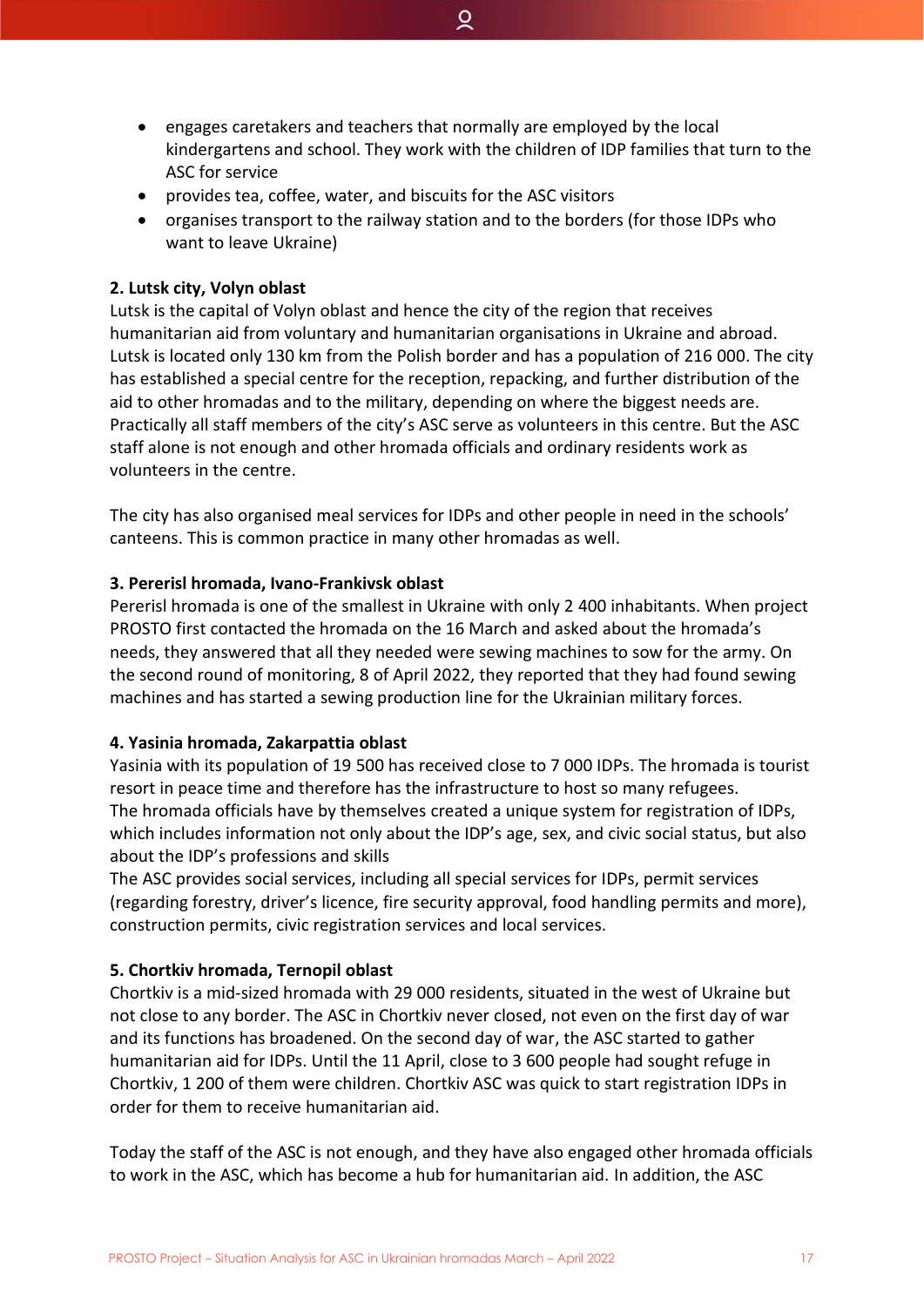became a sort of information hub as residents turned to the ASC to learn about what the war laws imply and how other vital local and state organisations work in times of war, how to renew a passport that was lost or what is required for travel with pets abroad.

This hromada has a telephone hotline, which is manned around the clock, and there is a chatbot. The ASC staff have been very active raising all available means for the hromada and IDPs:

- collected information from local enterprises, private persons and foreign organisations about available help and informed about the hromada's needs
- registered which households in the hromada were able to offer accommodation for IDPs
- organised collection of necessary items for IDPs among the hromada's residents
- informed the residents and the IDPs about what the ASC can offer them as a humanitarian hub
- helped matching IDPs in need of a job with local employers
- taught residents and IDPs how to use the mobile app Diia and other applications

#### **6. Ivano-Frankivsk city, Ivano-Frankivsk oblast**

This hromada was not included in the monitoring but it must be mentioned here as its ASC became one of the first "Turbota Centre", a humanitarian hub, from the very first day of the war, serving IDPs and military servicemen and servicewomen. Residents if the city brought various aid items to ASC, items that were then distributed to IDPs or sent further to the army. Already on the second day of war the ASC had written a programme on how to register and receive IDPs. By the time for the monitoring, mid-April 2022, the ASC had resumed its "normal work" and is providing almost all services that it used to provide before the war.

- The ASC has established a psychological support centre that residents and IDPs can call around the clock
- The work of all the ASC's 22 territorial units, or local "branches" of the ASC was synchronised with the main ASC, i.e, they also started working as "Turbota Centres" and now provide services like normal and register IDPs
- A special Telegram-channel was set up together with the Ministry for Digital Transformation, with the name "Turbotnik".
- The ASC has helped organise meal services in the city schools, where people who come can eat ad also register themselves as IDPs.

#### **7. Veselynove hromada, Mykolayiv oblast**

Veselynove is a small hromada, north-west of Mykolayiv, that before the war had 6 200 residents. The ASC has been closed for a period of timer due to combat nearby, but by the time for the interview, 12 April 2022, the centre had renewed its work. The main registers are not accessible, but the ASC can provide several services without them, primarily social and local services, and of course also registration of IDPs and registrations of applications to receive the cash subsidy for IDPs.

Because of the hromada's geographical location, close to the combat zones, the ASC receives a large number of IDPs and all staff in the ASC and the staff of the centre's local branches, are primarily occupied with such cases.

ୁ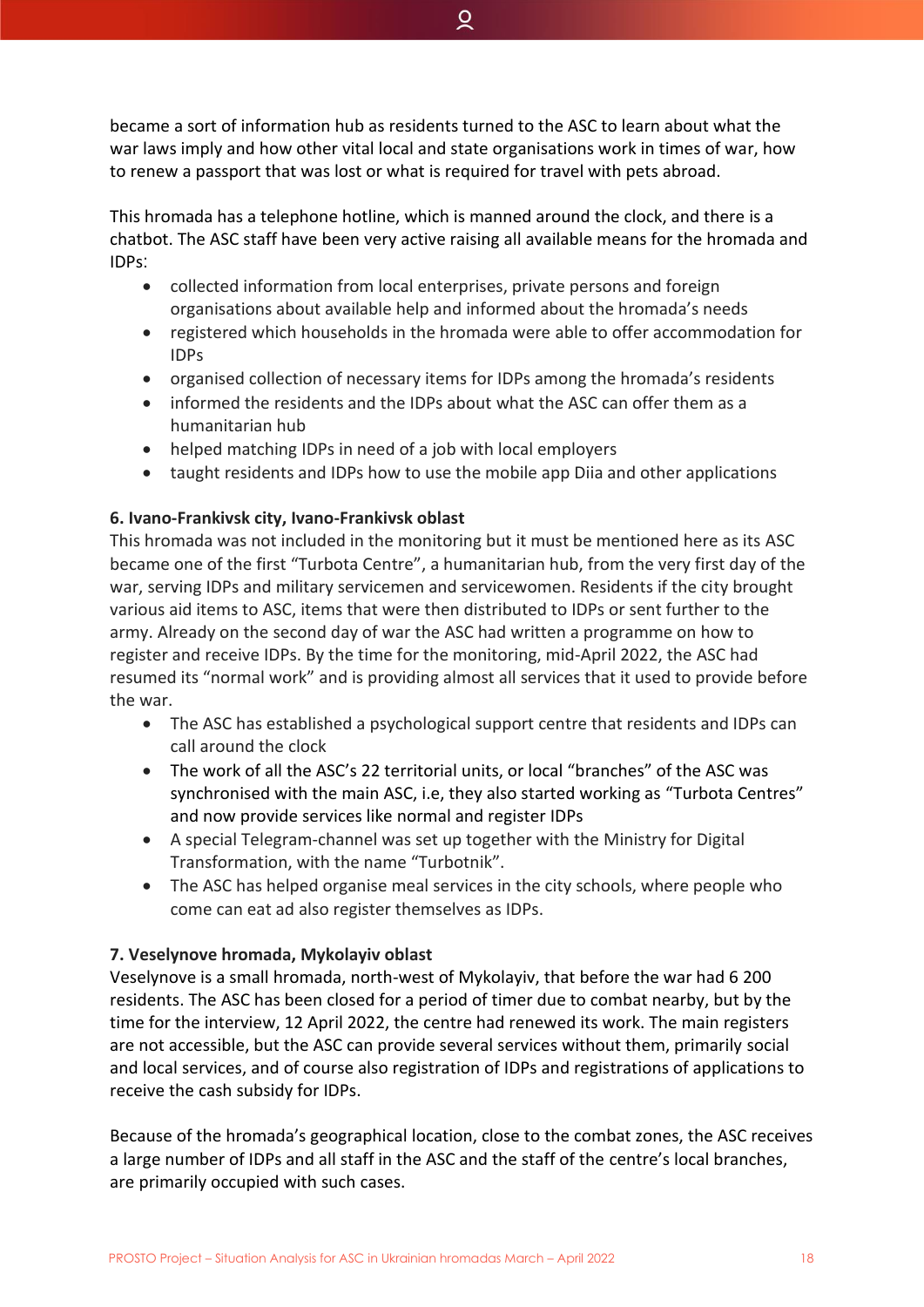This hromada has not involved the ASC in the distribution of humanitarian aid but has set up a hub by the local council to which IDPs and local residents can turn for food packages and for residents in more remote settlements, such food packages are distributed by the starostas.

ୁ

#### **8. Occupied hromada, Occupied Zaporizhzhia oblast**

During the first weeks of the war, the hromada's ASC continued working in its ordinary mode, serving the residents. But then the threat of an occupation appeared and the hromada leadership, together with the ASC management, decided to secure the ASC's equipment. All valuable assets were taken out of the ASC: the workstation for passport and driver's licence issuance, all the computers and IT-equipment. The only things left behind in the ASC premises were the metal safes. After that, all documents together with the archiving files were also taken out and hidden, and the ASC premises were locked.

The hromada's territory is now temporarily occupied and the legally elected Ukrainian hromada leadership does no longer have access to the premises of the local council. Those premises were taken over by the Russian occupiers. The hromada leadership meet occasionally on different addresses to exchange information. The overall situation is very difficult. This hromada that has found itself under temporarily occupation and is left to itself. The possibilities to have contact with the oblast administration are scarce and the hromada must make all the decisions by itself. The humanitarian situation in the hromada deteriorates day by day.

#### **9. Sumy city, Sumy oblast**

Sumy, the oblast capital, with 220 000 residents, is located only 25 km off the border with Russia and the situation here has been difficult from the first days of the war and combat took place in the outskirts of the city.

The ASC, which is one of the largest in Ukraine and one of the first established, stopped all its activities as it became too dangerous for the staff to get to work and for the visitors to come to the centre.

- Almost 30 % of the ASC staff fled the city during the first days of war. Most of them have taken unpaid leave and kept their employment in the centre.
- All technical equipment of the ASC was initially moved to safer places.
- 1-2 staff and the head of the ASC have taken turns attending the ASC.
- From the 12 April the ASC resumed its service provision with 20 % of the staff working.
- Gradually all work is being resumed and the ASC equipment has been moved back and they are awaiting access to national register and data bases

#### **10. Kipti hromada, Chernihiv oblast**

Kipti is a small rural hromada, located straight off the highway between Kyiv and Chernihiv. It has a population of 6 200. It has been kept safe from shelling and heavy military activities despite its location.

From the start of the war, Kipti ASC has been open, although not working full hours. They have received numerous visitors on all kinds of matters. As for all other ASCs, the access to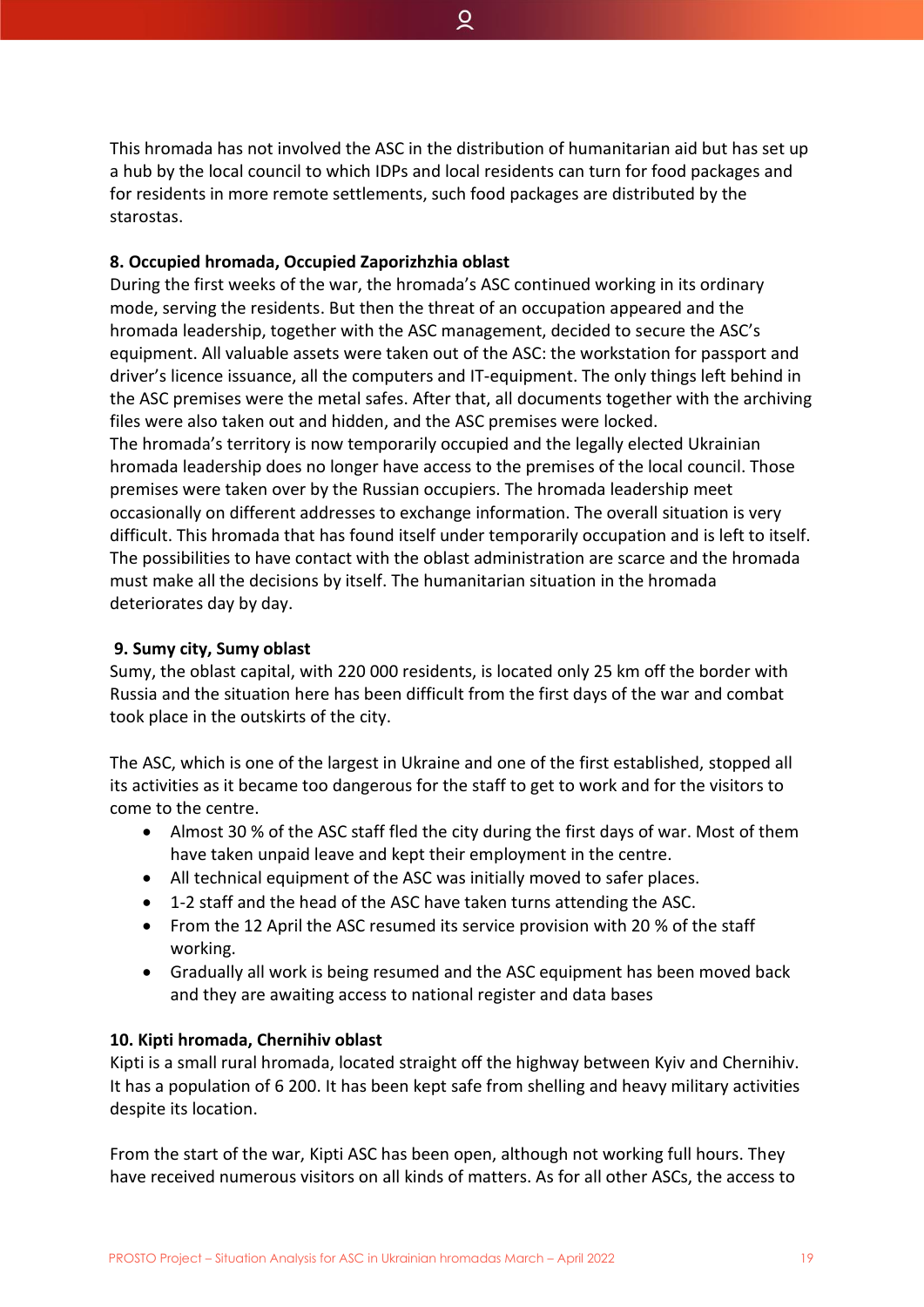national registers and data bases was cut off for a while, but it has always been possible to provide civic registration services, local services and humanitarian aid.

ୁ

No one from the hromada leadership or the ASC staff has left Kipti. They have stayed on and supported one another and supported the residents of Kipti.

# <span id="page-20-0"></span>Conclusions and further steps

This monitoring has grown organically, springing from a need to understand the situation for the hromadas and their possibilities to provide administrative services and their humanitarian situation in an acute trying situation of invasion, hostile military activities and millions of people fleeing their homes. The selection of hromadas for the monitoring does not necessarily represent the situation in all kinds of Ukrainian hromadas and the situation is constantly changing. However, the monitoring covers almost 14 % of all hromadas that have established an ASC (1 030) and almost 10 % of all Ukrainian hromadas (1 470), which makes it a significant testimony of the life of hromadas during the Russian-Ukrainian war. The monitoring indicates that:

**The activities of the ASCs and local authorities are overshadowed by the military activities and developments and the national priority to defend the country.** Ukraine imposed martial law on the 24 of February, which has changed the dynamic of decision-making and affected local self-government. At the same time, the hromadas that have found themselves under temporarily occupation have been left to themselves. Their possibilities to have contact with the oblast administration is scarce and the hromadas therefore must make all the decisions by themselves. The residents of at least one monitored hromada had been ordered to evacuate and such situations of course overshadow all other activities for the local authorities.

**Many hromadas struggle** with the uncertain situation and the threats to human security and sometimes food security but prioritise to keep their service centres open and provide services and support to residents and IDPs.

The war has had its effect also on the provision of administrative services **Many services provided in an ASC require access to national registers or data bases and most of them were closed for the first weeks**, some for even longer time, until the government had ensured the data security measures and the possibility to distinguish authorisation for access to the registers by geography, so that Russian occupiers would not be able to access sensitive data about Ukrainians in the temporarily occupied territories.

With the increasing demand for support to IDPs, **the ASCs have been authorised by national authorities to play a more active role for the IDPs** in terms of their registration and access to state social benefits. This is a vast improvement in terms of accessibility of services, as the ASC often is the first institution to which people turn, having arrived in a new place, and makes a natural reception point in a hromada. In addition, the ASCs in many hromadas have become the main coordination centre for humanitarian aid and its distribution to IDPs and local residents in need. Hence the role of the ASCs has stretched beyond its administrative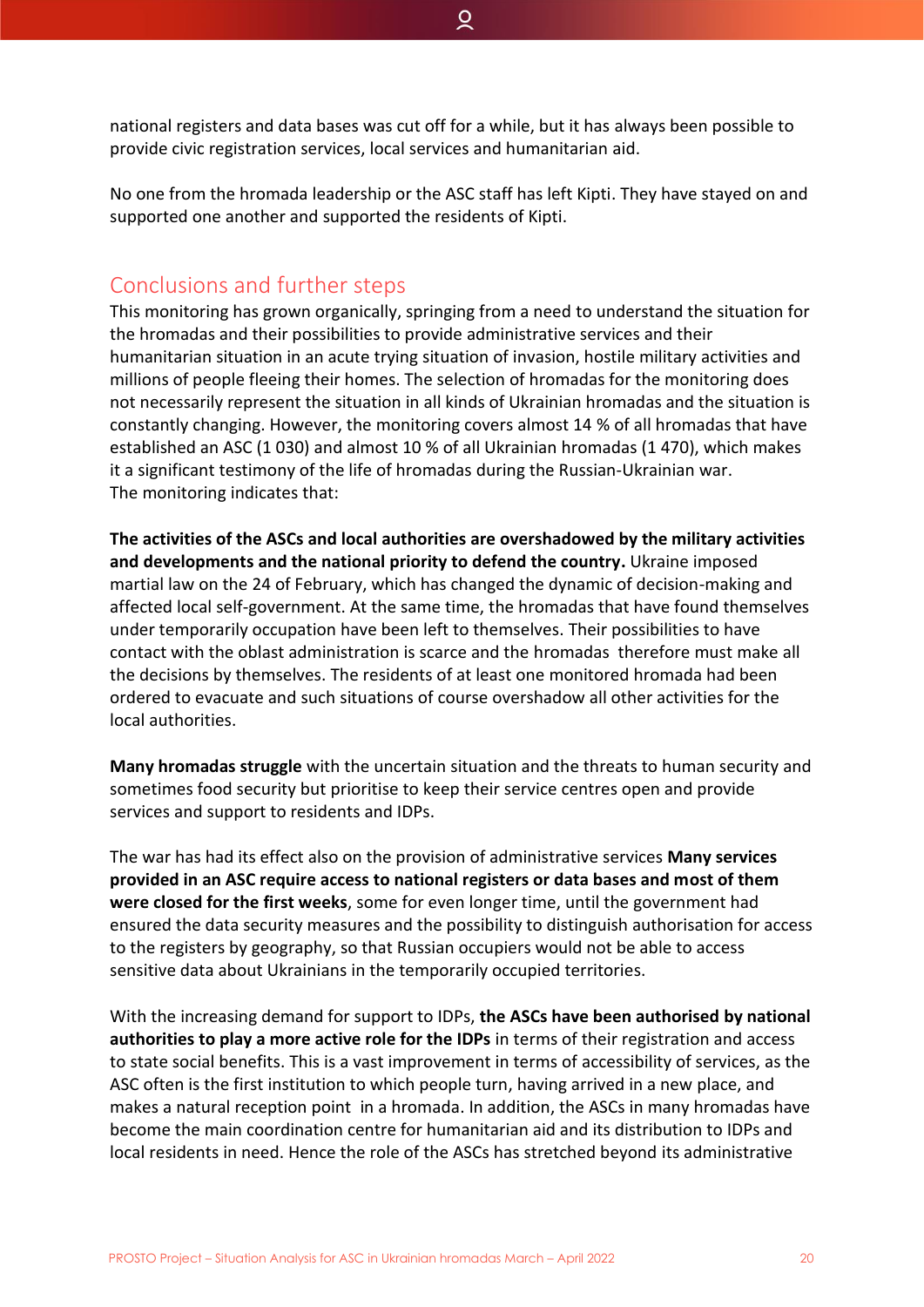ୁ

**Staffing is an even bigger challenge for ASCs in time of war:** It is difficult to predict the further developments of the staffing situation, as we do not know how the military activities will develop and to what extent those who initially fled their homes will return, and which areas will be considered as safer than other. But staffing, and the provision of professionals with suitable competences which used to be a bottle neck for ASCs even before the war, remains a matter of concern for the hromadas.

**The humanitarian situation deteriorates not only in the hromadas directly affected by military activities.** At least 32 of the monitored hromadas reported that they have troubles with food and medicine supplies.

The Ukrainian economy is deteriorating and there are obstacles to maintain the supply chains and humanitarian aid. The local resources and abilities to help, risk being exhausted and Ukrainian hromadas and citizens will need more support from international partners. **This will require efficient coordination to ensure that the aid continues to be provided and that it reaches all the way to the local levels.** 

The international community recognises the situation in Ukraine as a humanitarian crisis and impressive amounts of humanitarian support has been rapidly provided by numerous countries and organisations [10]. At the same time, **the efficiency of the coordination of the received aid within Ukraine is questioned and many organisations and regional and local coordinators of humanitarian aid call for a better coordination**. [11]

For future monitoring exercises some indicators may require adjustment, suggestions for tuning of the indicators can be found in **Annex 5.**

# <span id="page-21-0"></span>Annexes

- 1: Monitoring questions
- 2: List of monitored hromadas
- 3: List of maps
- 4: Maps
- 5: Suggested changes to indicators for future monitoring

# <span id="page-21-1"></span>Sources

1. Ukraine Internal Displacement Report, General Population Survey, Round 3, 17 April 2022; [https://displacement.iom.int/reports/ukraine-internal-displacement-report-general](https://displacement.iom.int/reports/ukraine-internal-displacement-report-general-population-survey-round-3-11-17-april-2022)[population-survey-round-3-11-17-april-2022](https://displacement.iom.int/reports/ukraine-internal-displacement-report-general-population-survey-round-3-11-17-april-2022)